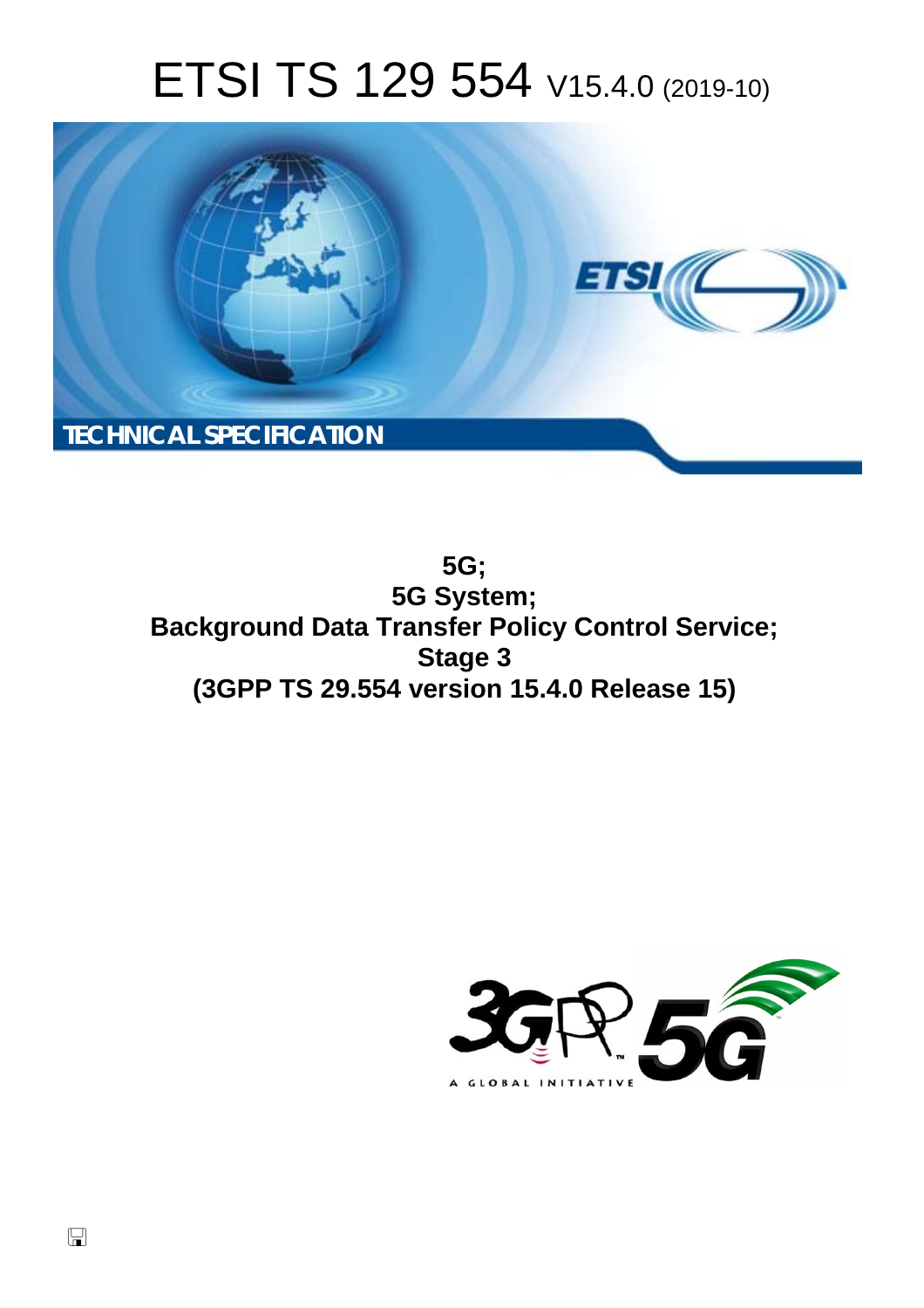Reference

RTS/TSGC-0329554vf40

Keywords

5G

#### *ETSI*

#### 650 Route des Lucioles F-06921 Sophia Antipolis Cedex - FRANCE

Tel.: +33 4 92 94 42 00 Fax: +33 4 93 65 47 16

Siret N° 348 623 562 00017 - NAF 742 C Association à but non lucratif enregistrée à la Sous-Préfecture de Grasse (06) N° 7803/88

#### *Important notice*

The present document can be downloaded from: <http://www.etsi.org/standards-search>

The present document may be made available in electronic versions and/or in print. The content of any electronic and/or print versions of the present document shall not be modified without the prior written authorization of ETSI. In case of any existing or perceived difference in contents between such versions and/or in print, the prevailing version of an ETSI deliverable is the one made publicly available in PDF format at [www.etsi.org/deliver](http://www.etsi.org/deliver).

Users of the present document should be aware that the document may be subject to revision or change of status. Information on the current status of this and other ETSI documents is available at <https://portal.etsi.org/TB/ETSIDeliverableStatus.aspx>

If you find errors in the present document, please send your comment to one of the following services: <https://portal.etsi.org/People/CommiteeSupportStaff.aspx>

#### *Copyright Notification*

No part may be reproduced or utilized in any form or by any means, electronic or mechanical, including photocopying and microfilm except as authorized by written permission of ETSI. The content of the PDF version shall not be modified without the written authorization of ETSI. The copyright and the foregoing restriction extend to reproduction in all media.

> © ETSI 2019. All rights reserved.

**DECT™**, **PLUGTESTS™**, **UMTS™** and the ETSI logo are trademarks of ETSI registered for the benefit of its Members. **3GPP™** and **LTE™** are trademarks of ETSI registered for the benefit of its Members and of the 3GPP Organizational Partners. **oneM2M™** logo is a trademark of ETSI registered for the benefit of its Members and of the oneM2M Partners. **GSM®** and the GSM logo are trademarks registered and owned by the GSM Association.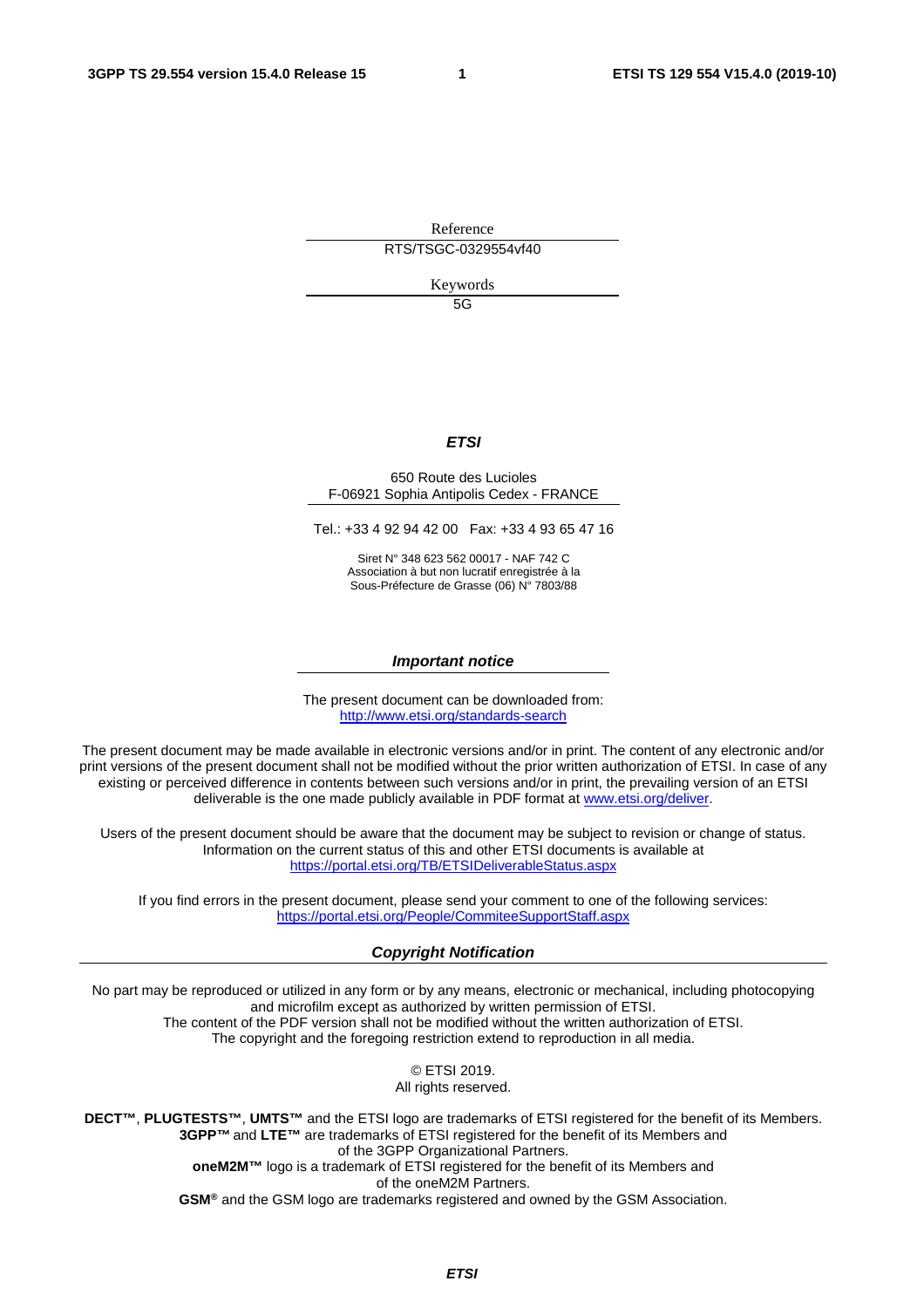# Intellectual Property Rights

#### Essential patents

IPRs essential or potentially essential to normative deliverables may have been declared to ETSI. The information pertaining to these essential IPRs, if any, is publicly available for **ETSI members and non-members**, and can be found in ETSI SR 000 314: *"Intellectual Property Rights (IPRs); Essential, or potentially Essential, IPRs notified to ETSI in respect of ETSI standards"*, which is available from the ETSI Secretariat. Latest updates are available on the ETSI Web server ([https://ipr.etsi.org/\)](https://ipr.etsi.org/).

Pursuant to the ETSI IPR Policy, no investigation, including IPR searches, has been carried out by ETSI. No guarantee can be given as to the existence of other IPRs not referenced in ETSI SR 000 314 (or the updates on the ETSI Web server) which are, or may be, or may become, essential to the present document.

#### **Trademarks**

The present document may include trademarks and/or tradenames which are asserted and/or registered by their owners. ETSI claims no ownership of these except for any which are indicated as being the property of ETSI, and conveys no right to use or reproduce any trademark and/or tradename. Mention of those trademarks in the present document does not constitute an endorsement by ETSI of products, services or organizations associated with those trademarks.

# Legal Notice

This Technical Specification (TS) has been produced by ETSI 3rd Generation Partnership Project (3GPP).

The present document may refer to technical specifications or reports using their 3GPP identities. These shall be interpreted as being references to the corresponding ETSI deliverables.

The cross reference between 3GPP and ETSI identities can be found under<http://webapp.etsi.org/key/queryform.asp>.

# Modal verbs terminology

In the present document "**shall**", "**shall not**", "**should**", "**should not**", "**may**", "**need not**", "**will**", "**will not**", "**can**" and "**cannot**" are to be interpreted as described in clause 3.2 of the [ETSI Drafting Rules](https://portal.etsi.org/Services/editHelp!/Howtostart/ETSIDraftingRules.aspx) (Verbal forms for the expression of provisions).

"**must**" and "**must not**" are **NOT** allowed in ETSI deliverables except when used in direct citation.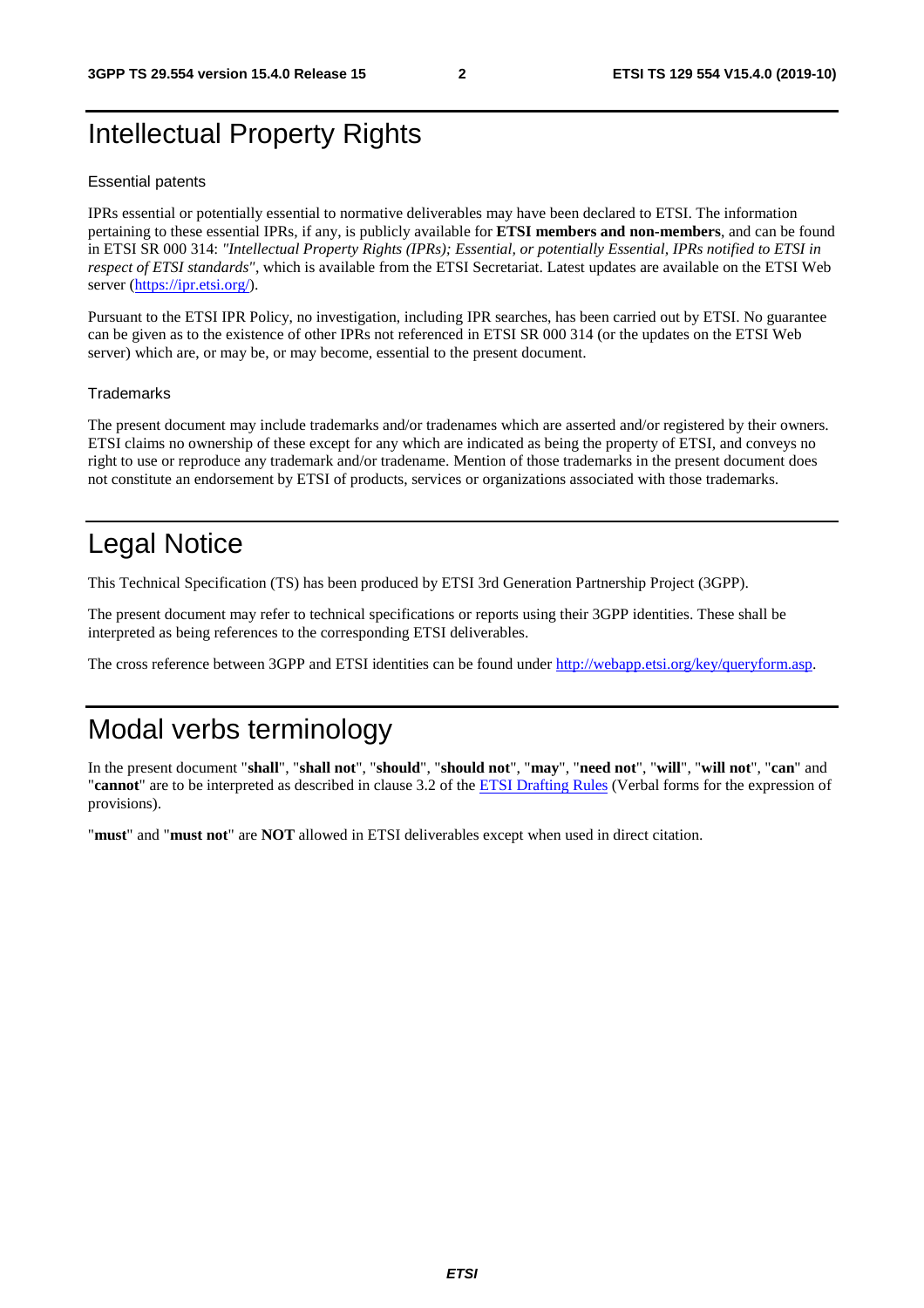$\mathbf{3}$ 

# Contents

| 1          |                                 |  |
|------------|---------------------------------|--|
| 2          |                                 |  |
| 3          |                                 |  |
| 3.1<br>3.2 |                                 |  |
| 4          |                                 |  |
| 4.1        |                                 |  |
| 4.1.1      |                                 |  |
| 4.1.2      |                                 |  |
| 4.1.3      |                                 |  |
| 4.1.3.1    |                                 |  |
| 4.1.3.2    |                                 |  |
| 4.2        |                                 |  |
| 4.2.1      |                                 |  |
| 4.2.2      |                                 |  |
| 4.2.2.1    |                                 |  |
| 4.2.2.2    |                                 |  |
| 4.2.3      |                                 |  |
| 4.2.3.1    |                                 |  |
| 4.2.3.2    |                                 |  |
| 5          |                                 |  |
| 5.1        |                                 |  |
| 5.2        |                                 |  |
| 5.2.1      |                                 |  |
| 5.2.2      |                                 |  |
| 5.2.2.1    |                                 |  |
| 5.2.2.2    |                                 |  |
| 5.2.3      |                                 |  |
| 5.3        |                                 |  |
| 5.3.1      | <b>Resource Structure</b><br>14 |  |
| 5.3.2      |                                 |  |
| 5.3.2.1    |                                 |  |
| 5.3.2.2    |                                 |  |
| 5.3.2.3    |                                 |  |
| 5.3.2.3.1  |                                 |  |
| 5.3.2.4    |                                 |  |
| 5.3.3      |                                 |  |
| 5.3.3.1    |                                 |  |
| 5.3.3.2    |                                 |  |
| 5.3.3.3    |                                 |  |
| 5.3.3.3.1  |                                 |  |
| 5.3.3.3.2  |                                 |  |
| 5.4        |                                 |  |
| 5.5        |                                 |  |
| 5.6        |                                 |  |
| 5.6.1      |                                 |  |
| 5.6.2      |                                 |  |
| 5.6.2.1    |                                 |  |
| 5.6.2.2    |                                 |  |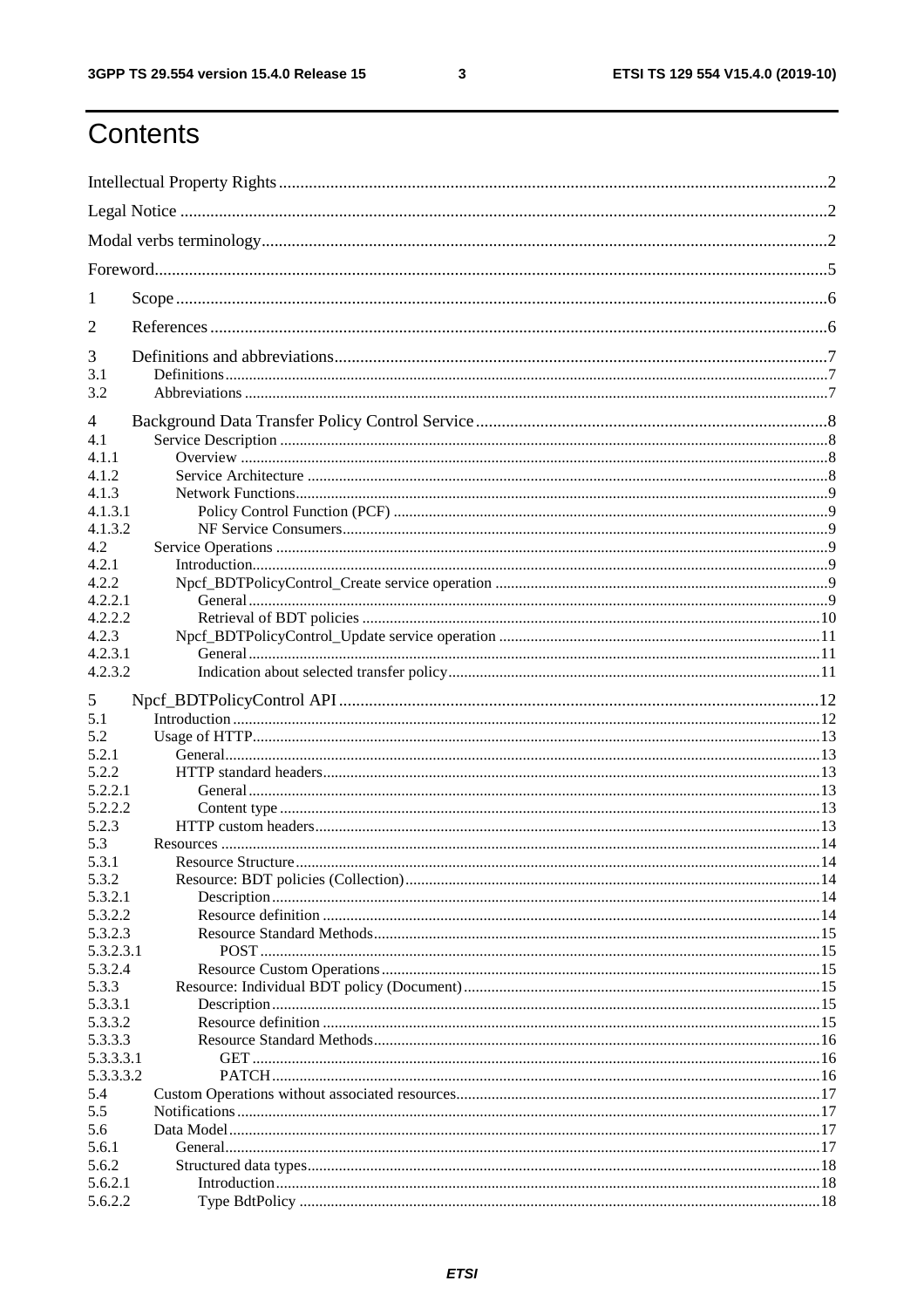$\overline{\mathbf{4}}$ 

| 5.6.2.3                       |  |
|-------------------------------|--|
| 5.6.2.4                       |  |
| 5.6.2.5                       |  |
| 5.6.2.6                       |  |
| 5.6.2.7                       |  |
| 5.6.2.8                       |  |
| 5.6.2.9                       |  |
| 5.6.3                         |  |
| 5.6.3.1                       |  |
| 5.6.3.2                       |  |
| 5.7                           |  |
| 5.7.1                         |  |
| 5.7.2                         |  |
| 5.7.3                         |  |
| 5.8                           |  |
| 5.9                           |  |
| <b>Annex A (normative):</b>   |  |
| A.1                           |  |
| A.2                           |  |
| <b>Annex B (informative):</b> |  |
|                               |  |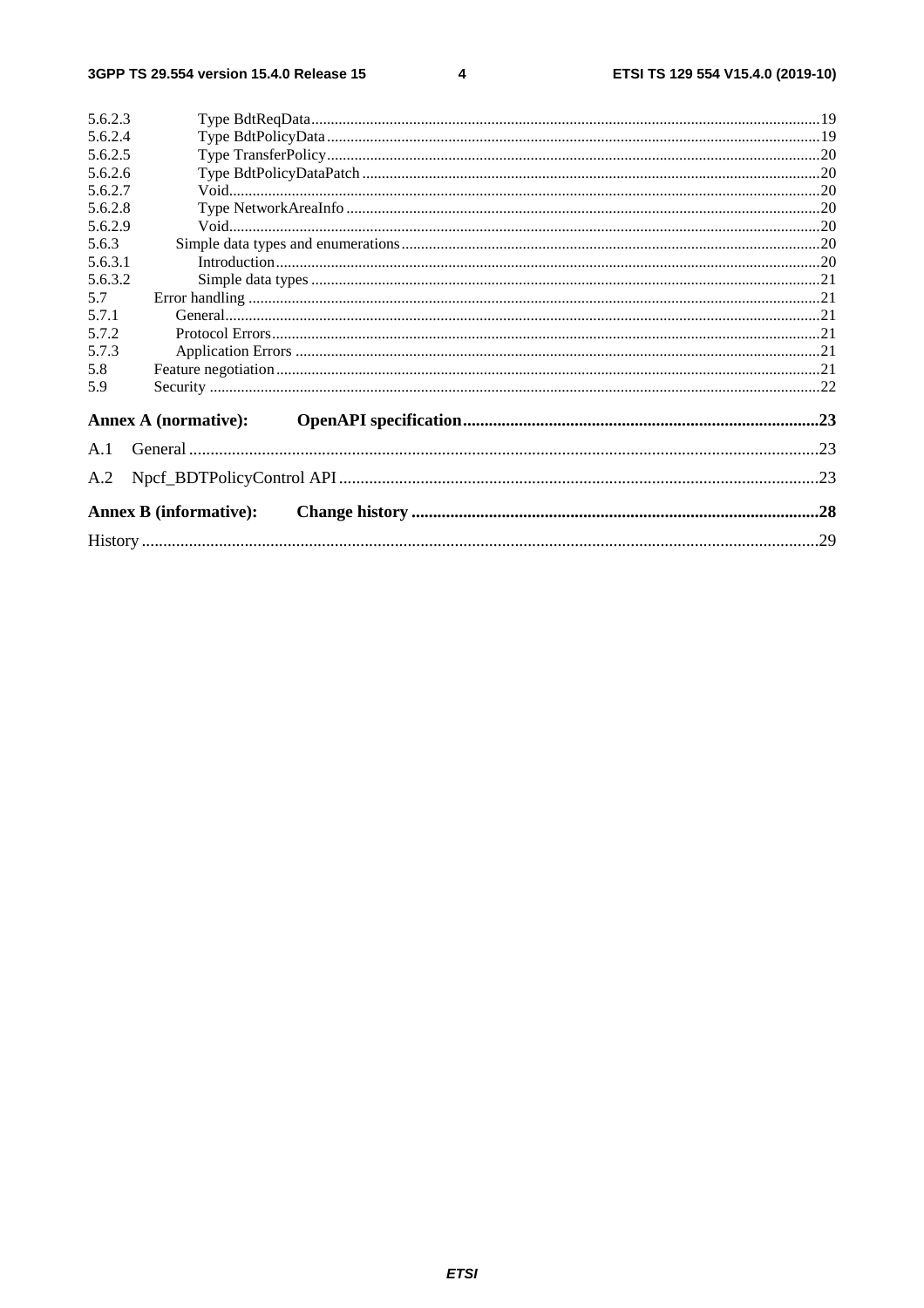# Foreword

This Technical Specification has been produced by the 3<sup>rd</sup> Generation Partnership Project (3GPP).

The contents of the present document are subject to continuing work within the TSG and may change following formal TSG approval. Should the TSG modify the contents of the present document, it will be re-released by the TSG with an identifying change of release date and an increase in version number as follows:

Version x.y.z

where:

- x the first digit:
	- 1 presented to TSG for information;
	- 2 presented to TSG for approval;
	- 3 or greater indicates TSG approved document under change control.
- y the second digit is incremented for all changes of substance, i.e. technical enhancements, corrections, updates, etc.
- z the third digit is incremented when editorial only changes have been incorporated in the document.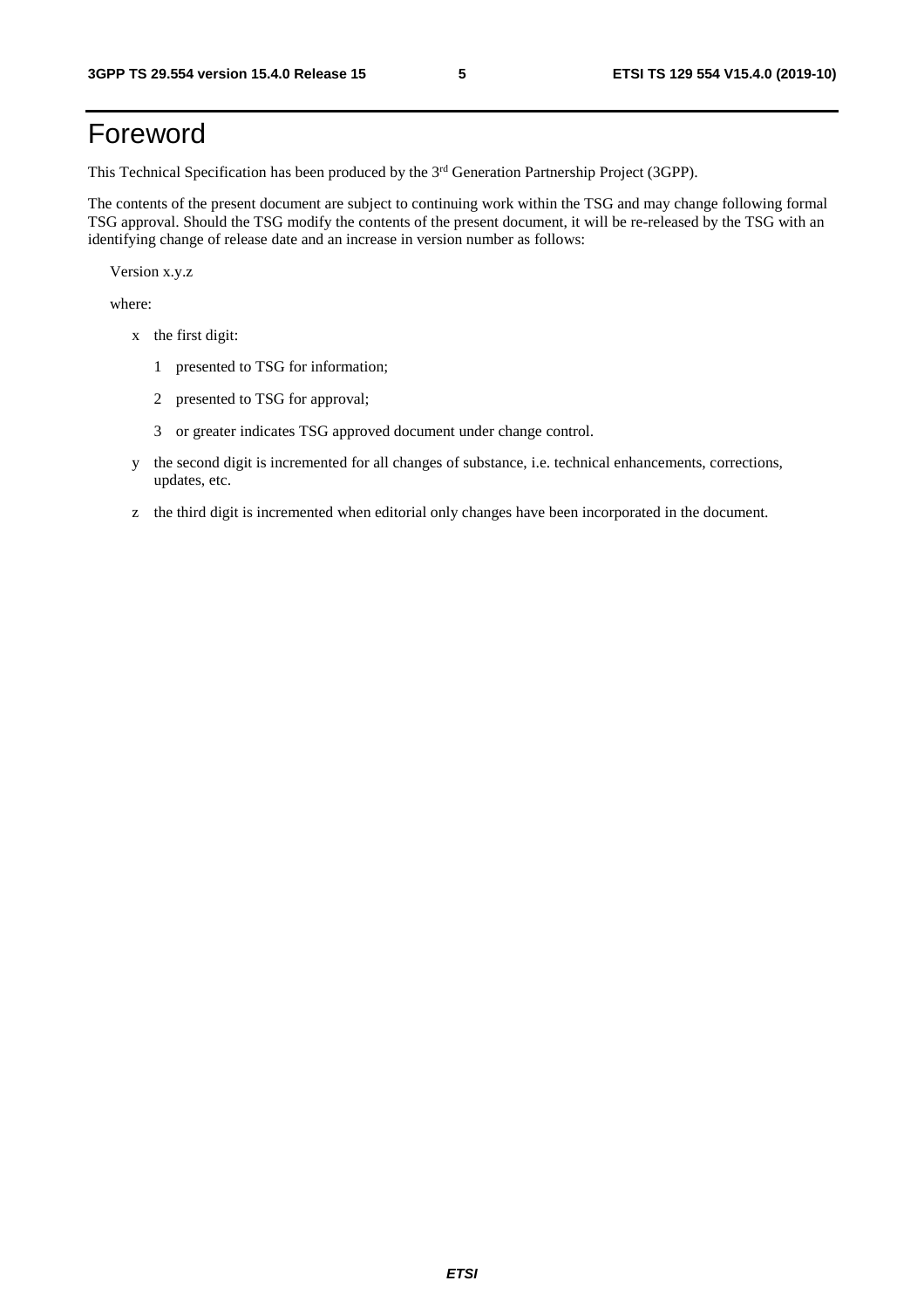### 1 Scope

The present specification provides the stage 3 definition of the Background Data Transfer (BDT) Policy Control Service (Npcf\_BDTPolicyControl) of the 5G System.

The 5G System Architecture is defined in 3GPP TS 23.501 [2]. The stage 2 definition and related procedures for BDT Policy Control Service are specified in 3GPP TS 23.502 [3] and 3GPP TS 23.503 [4].

The 5G System stage 3 call flows are provided in 3GPP TS 29.513 [5].

The Technical Realization of the Service Based Architecture and the Principles and Guidelines for Services Definition are specified in 3GPP TS 29.500 [6] and 3GPP TS 29.501 [7].

The Policy Control Function (PCF) provides the BDT Policy Control Service. This service provides background data transfer policy negotiation function.

## 2 References

The following documents contain provisions which, through reference in this text, constitute provisions of the present document.

- References are either specific (identified by date of publication, edition number, version number, etc.) or non-specific.
- For a specific reference, subsequent revisions do not apply.
- For a non-specific reference, the latest version applies. In the case of a reference to a 3GPP document (including a GSM document), a non-specific reference implicitly refers to the latest version of that document *in the same Release as the present document*.
- [1] 3GPP TR 21.905: "Vocabulary for 3GPP Specifications".
- [2] 3GPP TS 23.501: "System Architecture for the 5G System; Stage 2".
- [3] 3GPP TS 23.502: "Procedures for the 5G System; Stage 2".
- [4] 3GPP TS 23.503: "Policy and Charging Control Framework for the 5G System; Stage 2".
- [5] 3GPP TS 29.513: "5G System; Policy and Charging Control signalling flows and QoS parameter mapping; Stage 3".
- [6] 3GPP TS 29.500: "5G System; Technical Realization of Service Based Architecture; Stage 3".
- [7] 3GPP TS 29.501: "5G System; Principles and Guidelines for Services Definition; Stage 3".
- [8] IETF RFC 7540: "Hypertext Transfer Protocol Version 2 (HTTP/2)".
- [9] IETF RFC 8259: "The JavaScript Object Notation (JSON) Data Interchange Format".
- [10] OpenAPI: "OpenAPI 3.0.0 Specification", [https://github.com/OAI/OpenAPI](https://github.com/OAI/OpenAPI-Specification/blob/master/versions/3.0.0.md)-[Specification/blob/master/versions/3.0.0.md](https://github.com/OAI/OpenAPI-Specification/blob/master/versions/3.0.0.md).
- [11] 3GPP TS 29.504: "5G System; Unified Data Repository Services; Stage 3".
- [12] 3GPP TS 29.519: "5G System; Usage of the Unified Data Repository service for Policy Data, Application Data and Structured Data for exposure; Stage 3".
- [13] 3GPP TS 29.571: "5G System; Common Data Types for Service Based Interfaces; Stage 3".
- [14] 3GPP TS 29.122: "T8 reference point for Northbound APIs".
- [15] **IETF RFC 7396: "JSON Merge Patch".**
- [16] IETF RFC 3986: "Uniform Resource Identifier (URI): Generic Syntax".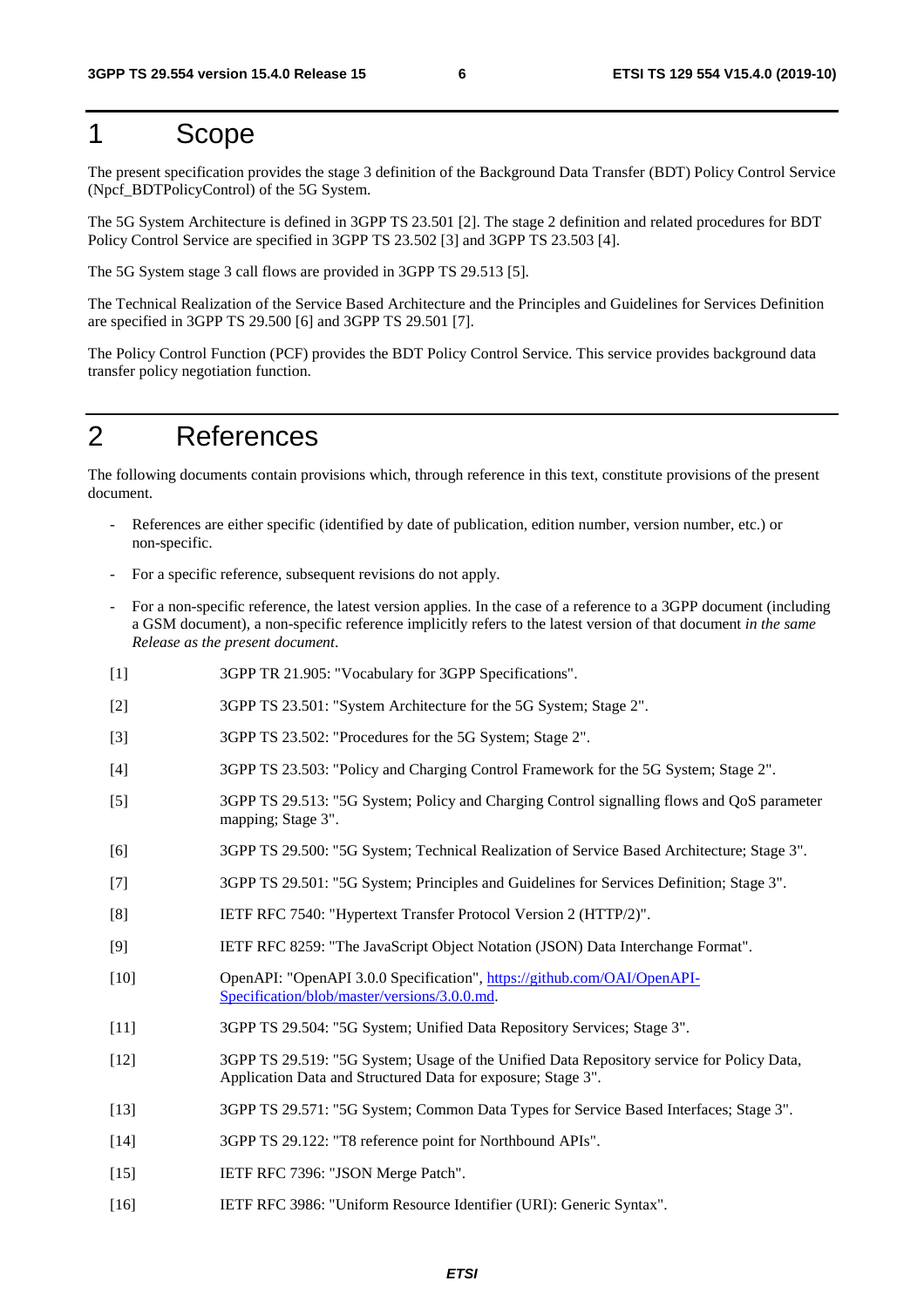- [17] IETF RFC 7807: "Problem Details for HTTP APIs".
- [18] 3GPP TS 33.501: "Security architecture and procedures for 5G system".
- [19] IETF RFC 6749: "The OAuth 2.0 Authorization Framework".
- [20] 3GPP TS 29.510: "5G System; Network Function Repository Services; Stage 3".
- [21] 3GPP TR 21.900: "Technical Specification Group working methods".

# 3 Definitions and abbreviations

### 3.1 Definitions

For the purposes of the present document, the terms and definitions given in 3GPP TR 21.905 [1] and the following apply. A term defined in the present document takes precedence over the definition of the same term, if any, in 3GPP TR 21.905 [1].

**Background data transfer:** feature that enables a 3rd party service provider to keep their costs lower by favouring time windows for data transfer to specific UEs in a geographical area during non-busy hours that are less costly and able to handle larger bitrates.

For the purposes of the present document, the following terms and definitions given in 3GPP TS 23.501 [2], subclause 3.1 apply:

**5G System** 

**Network Function** 

**NF service** 

**NF service operation** 

**Service based interface** 

### 3.2 Abbreviations

For the purposes of the present document, the abbreviations given in 3GPP TR 21.905 [1] and the following apply. An abbreviation defined in the present document takes precedence over the definition of the same abbreviation, if any, in 3GPP TR 21.905 [1].

| AF          | <b>Application Function</b>                   |
|-------------|-----------------------------------------------|
| ASP         | <b>Application Service Provider</b>           |
| <b>BDT</b>  | <b>Background Data Transfer</b>               |
| <b>JSON</b> | JavaScript Object Notation                    |
| <b>NEF</b>  | <b>Network Exposure Function</b>              |
| NG-RAN      | <b>Next Generation - Radio Access Network</b> |
| <b>NRF</b>  | <b>Network Repository Function</b>            |
| <b>PCF</b>  | Policy Control Function                       |
| <b>SBI</b>  | Service Based Interface                       |
| <b>TAI</b>  | Tracking Area Identity                        |
| <b>UDR</b>  | Unified Data Repository                       |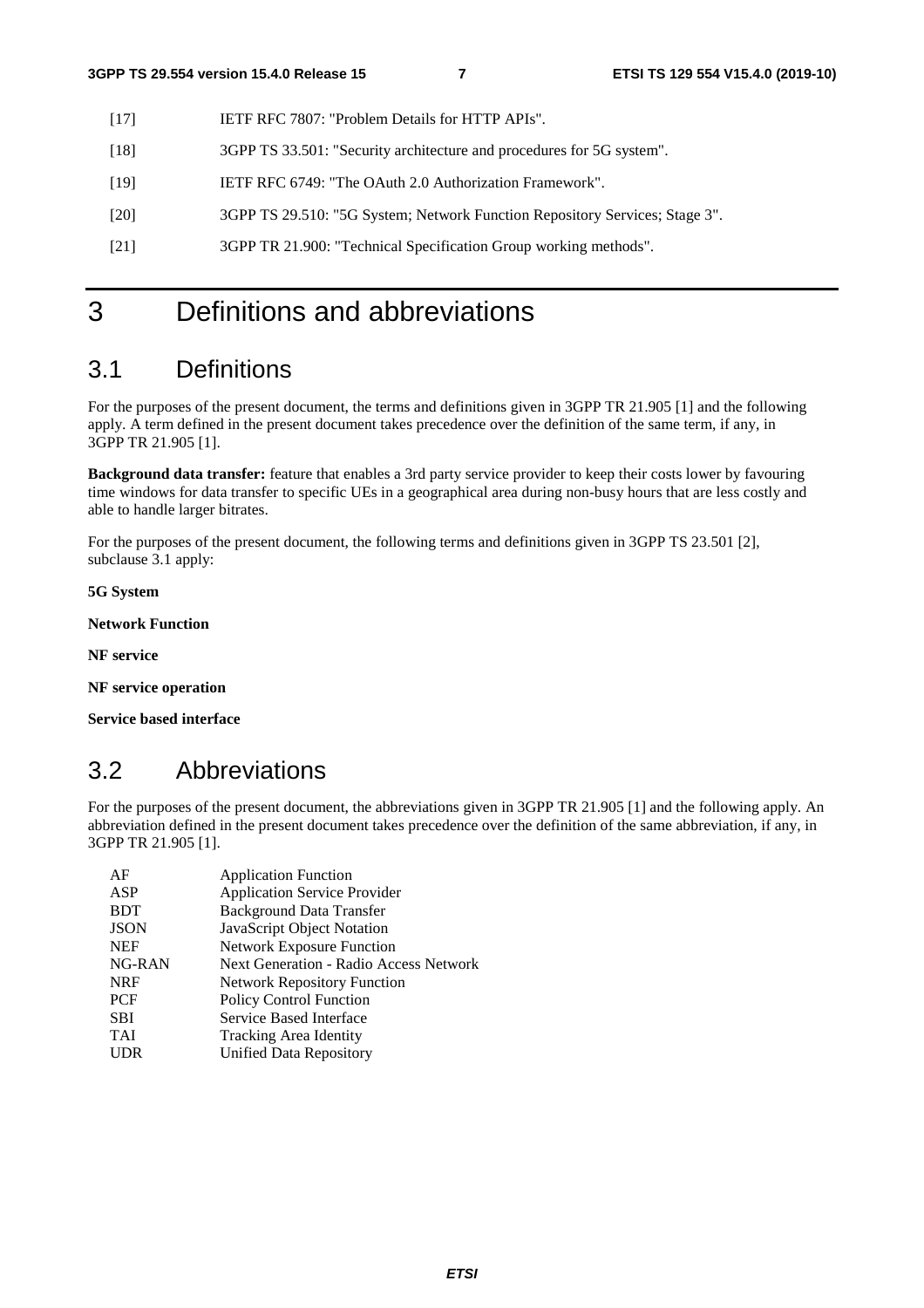# 4 Background Data Transfer Policy Control Service

### 4.1 Service Description

#### 4.1.1 Overview

The BDT Policy Control Service, as defined in 3GPP TS 23.502 [3] and 3GPP TS 23.503 [4], is provided by the Policy Control Function (PCF).

This service enables the NF service consumer to negotiate policy for a future background data transfer and offers the following functionalities:

- get background data transfer policies based on the request from the NEF; and
- update background data transfer policies based on the selection provided by the NEF.

### 4.1.2 Service Architecture

The 5G System Architecture is defined in 3GPP TS 23.501 [2]. The Policy and Charging related 5G architecture is also described in 3GPP TS 29.513 [5].

The BDT Policy Control Service (Npcf\_BDTPolicyControl) is part of the Npcf service-based interface exhibited by the Policy Control Function (PCF).

The only known NF service consumer of the Npcf\_BDTPolicyControl service is the Network Exposure Function (NEF).

The NEF accesses the BDT Policy Control Service at the PCF via the N30 Reference point. In the roaming scenario, the N30 reference point is located between the PCF and the NEF in the home network only.



**Figure 4.1.2-1: Reference Architecture for the Npcf\_BDTPolicyControl Service; SBI representation**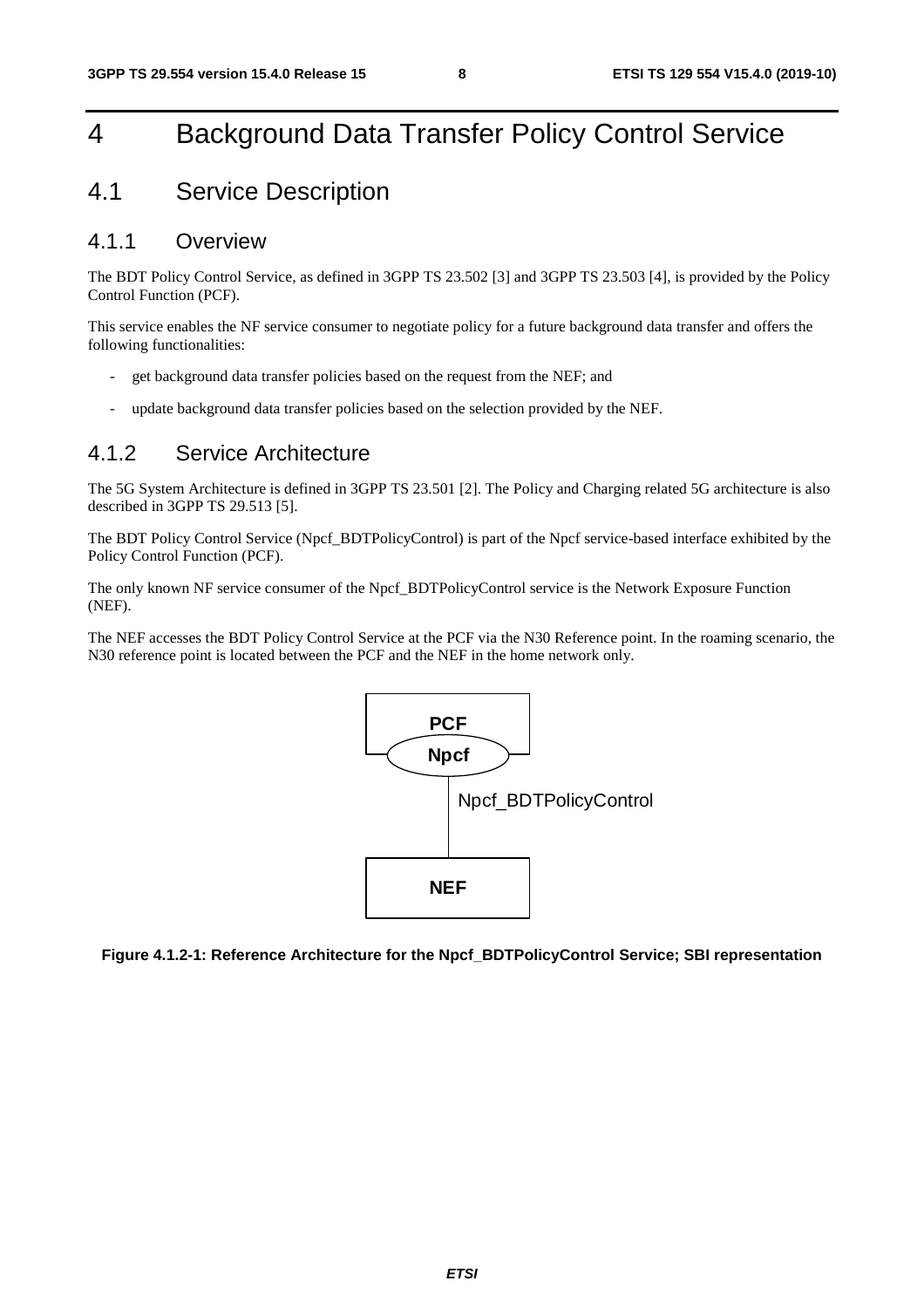

#### **Figure 4.1.2-2: Reference Architecture for the Npcf\_BDTPolicyControl Service; reference point representation**

#### 4.1.3 Network Functions

#### 4.1.3.1 Policy Control Function (PCF)

The Policy Control Function (PCF):

- Provides background data transfer policies based on the request from the NEF. The PCF determines, based on information provided by the NEF and other available information (e.g. network policy, load status estimation for the requested time window, network area, etc.) one or more transfer policies.
- Updates background data transfer policy based on the selection provided by the NEF.

#### 4.1.3.2 NF Service Consumers

The Network Exposure Function (NEF):

- requests the PCF to provide background data transfer policies; and
- provides the selected background data transfer policy to the PCF.

### 4.2 Service Operations

#### 4.2.1 Introduction

#### **Table 4.2.1-1: Operations of the Npcf\_BDTPolicyControl Service**

| Service operation name       | <b>Description</b>                                | Initiated by        |
|------------------------------|---------------------------------------------------|---------------------|
| Npcf BDTPolicyControl Create | Provides the requested background data transfer   | NF service consumer |
|                              | policies to the NF service consumer.              | (NEF)               |
| Npcf BDTPolicyControl Update | Updates the PCF with the background data transfer | NF service consumer |
|                              | policy selected by the NF service consumer.       | (NEF)               |

### 4.2.2 Npcf\_BDTPolicyControl\_Create service operation

#### 4.2.2.1 General

The Npcf\_BDTPolicyControl\_Create service operation is used by an NF service consumer to retrieve BDT policies from the PCF.

The following procedure using the Npcf\_BDTPolicyControl\_Create service operation is supported: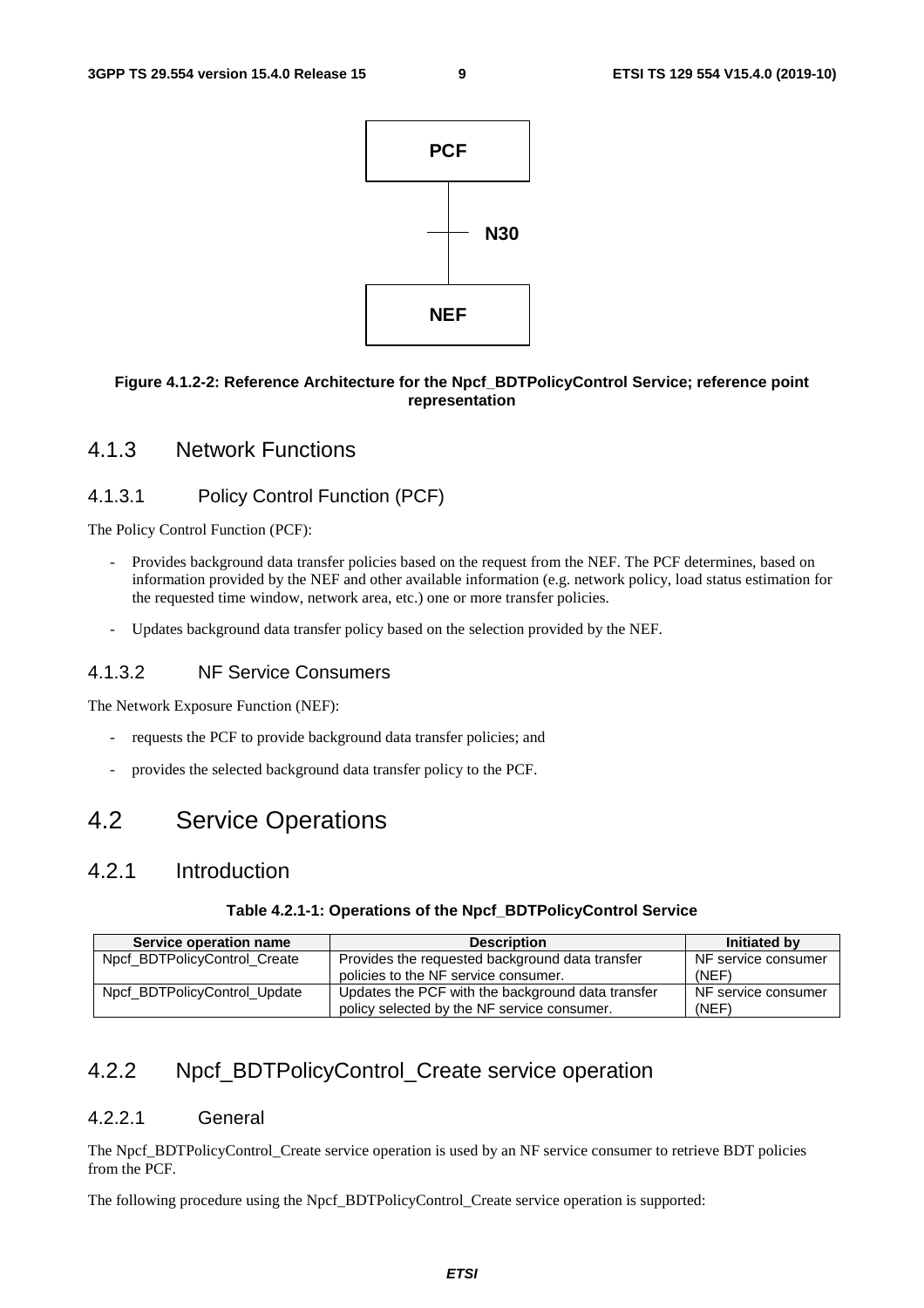retrieval of BDT policies.

#### 4.2.2.2 Retrieval of BDT policies

This procedure is used by the NEF to request BDT policies from the PCF, as defined in 3GPP TS 23.501 [2], 3GPP TS 23.502 [3] and 3GPP TS 23.503 [4].

Figure 4.2.2.2-1 illustrates a retrieval of BDT policies.



**Figure 4.2.2.2-1: Retrieval of BDT policies** 

Upon reception of a Background Data Transfer request from the AF indicating a transfer policy request, the NEF shall invoke the Npcf\_BDTPolicyControl\_Create service operation by sending an HTTP POST request to the URI representing a "BDT policies" collection resource of the PCF (as shown in figure 4.2.2.2-1, step 1). The NEF shall include a "BdtReqData" data type in a payload body of the HTTP POST request. The "BdtReqData" data type shall contain:

- an ASP identifier in the "aspId" attribute;
- a volume of data per UE in the "volPerUe" attribute;
- an expected number of UEs in the "numOfUes" attribute; and
- a desired time window in the "desTimeInt" attribute,

and may include a network area information (e.g. list of TAIs and/or NG-RAN nodes and/or cells identifiers) in the "nwAreaInfo" attribute.

If the PCF cannot successfully fulfil the received HTTP POST request due to the internal PCF error or due to the error in the HTTP POST request, the PCF shall send the HTTP error response as specified in subclause 5.7.

Otherwise, upon the reception of the HTTP POST request from the NEF indicating a BDT policies request, the PCF:

- may invoke the Nudr\_DataRepository\_Query service operation, as described in 3GPP TS 29.504 [11] and 3GPP TS 29.519 [12], to request from the UDR all stored transfer policies;
- NOTE 1: In case only one PCF is deployed in the network, transfer policies can be locally stored in the PCF and the interaction with the UDR is not required.
- shall determine one or more acceptable transfer policies based on:
	- a) information provided by the NEF; and
	- b) other available information (e.g. the existing transfer policies, network policy, load status estimation for the desired time window); and
- shall create a BDT Reference ID.

The PCF shall send to the NEF a "201 Created" response to the HTTP POST request, as shown in figure 4.2.2.2-1, step 2. The PCF shall include in the "201 Created" response: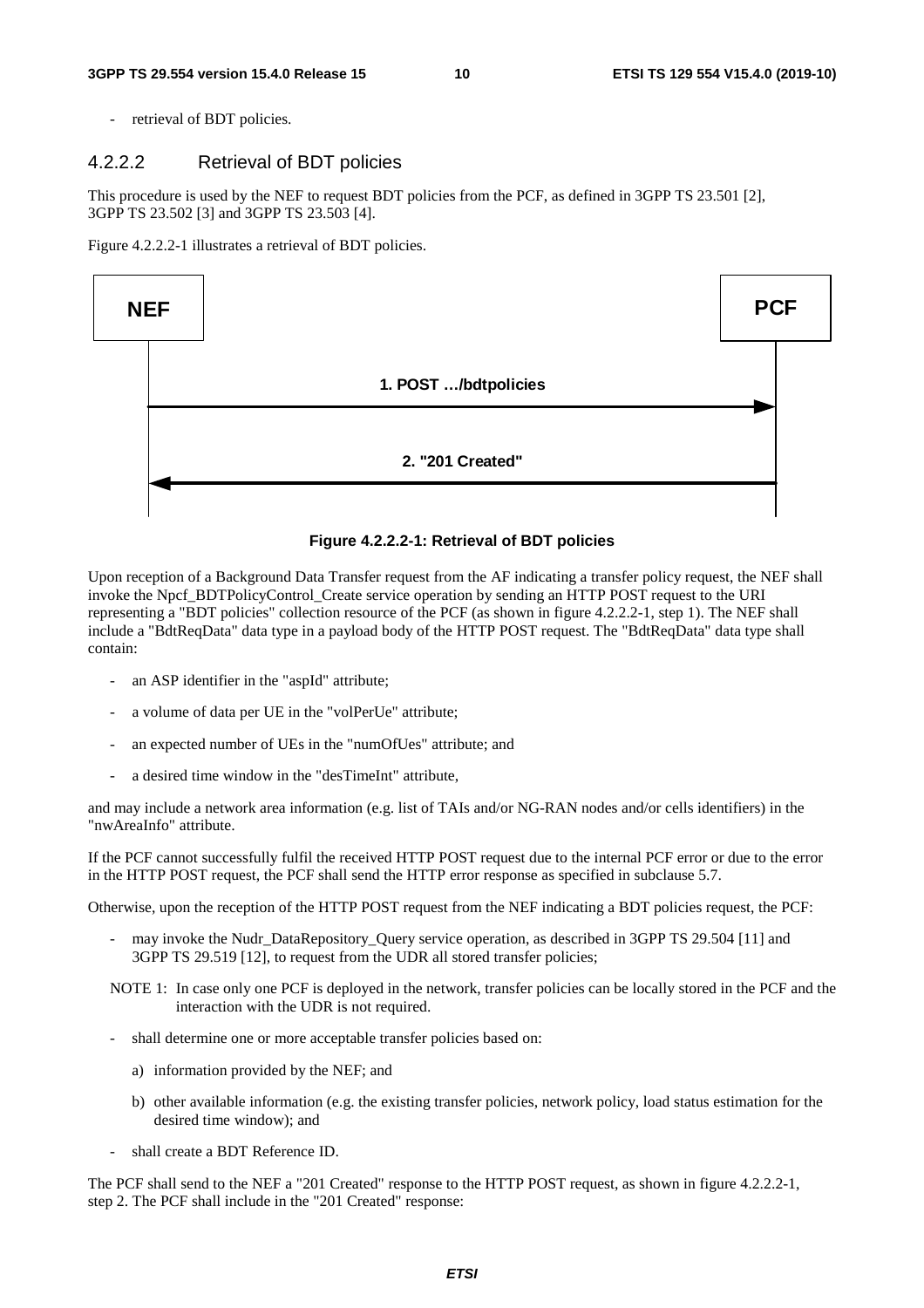- a Location header field; and
- a "BdtPolicy" data type in the payload body containing the BDT Reference ID in the "bdtRefId" attribute and acceptable transfer policy/ies in the "transfPolicies" attribute.

The Location header field shall contain the URI of the created individual BDT policy resource i.e. "{apiRoot}/npcfbdtpolicycontrol/v1/bdtpolicies/{bdtPolicyId}".

For each included transfer policy, the PCF shall provide:

- a transfer policy ID in the "transPolicyId" attribute;
- a recommended time window in the "recTimeInt" attribute; and
- a reference to charging rate for the recommended time window in the "ratingGroup" attribute,

and may provide a maximum aggregated bitrate for the uplink direction in the "maxBitRateUl" attribute and/or a maximum aggregated bitrate for the downlink direction in the "maxBitRateDl" attribute.

If the PCF included in the "BdtPolicy" data type:

- more than one transfer policy, the PCF shall wait for the transfer policy selected by the NEF as described in subclause 4.2.3; or
- only one transfer policy, the PCF may invoke the Nudr\_DataRepository\_Update service operation, as described in 3GPP TS 29.504 [11] and 3GPP TS 29.519 [12], to update the UDR with the selected transfer policy, the corresponding BDT Reference ID, the volume of data per UE, the expected number of UEs and if available a network area information for the provided ASP identifier.
- NOTE 2: In case only one PCF is deployed in the network, transfer policies can be locally stored in the PCF and the interaction with the UDR is not required.

### 4.2.3 Npcf\_BDTPolicyControl\_Update service operation

#### 4.2.3.1 General

The Npcf BDTPolicyControl Update service operation is used by an NF service consumer to update a BDT policy to the PCF.

The following procedure using the Npcf\_BDTPolicyControl\_Update service operation is supported:

- indication about selected transfer policy.

#### 4.2.3.2 Indication about selected transfer policy

This procedure is used by the NEF to inform the PCF about selected transfer policy, as defined in 3GPP TS 23.501 [2], 3GPP TS 23.502 [3] and 3GPP TS 23.503 [4].

Figure 4.2.3.2-1 illustrates an indication about selected transfer policy.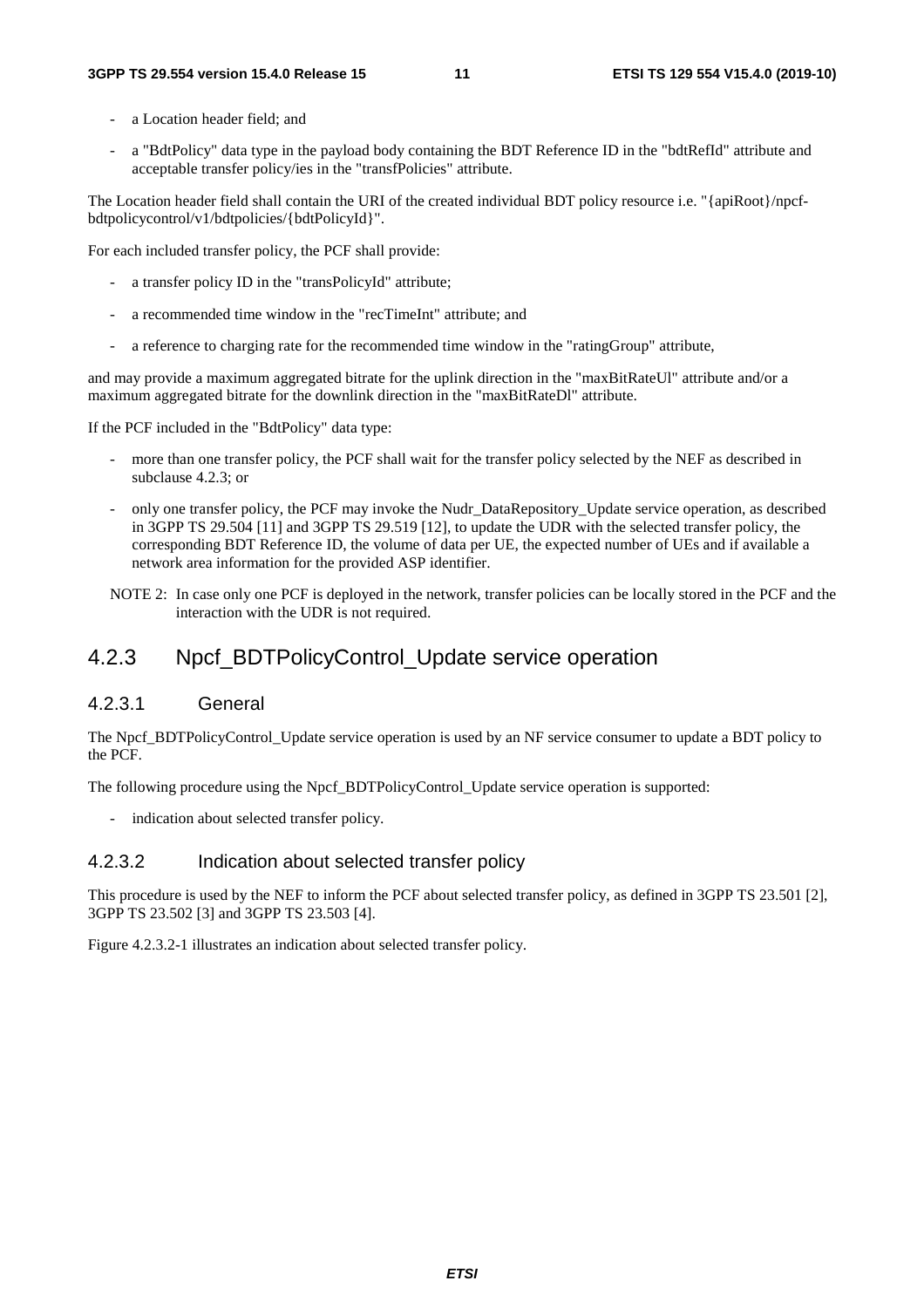

#### **Figure 4.2.3.2-1: Indication about selected transfer policy**

Upon reception of a Background Data Transfer request from the AF indicating transfer policy selection, the NEF shall invoke the Npcf\_BDTPolicyControl\_Update service operation by sending an HTTP PATCH request to the PCF, as shown in figure 4.2.3.2-1, step 1. The NEF shall set the request URI to "{apiRoot}/npcfbdtpolicycontrol/v1/bdtpolicies/{bdtPolicyId}".

The NEF shall include a "BdtPolicyDataPatch" data type in a payload body of the HTTP PATCH request. The "BdtPolicyDataPatch" data type shall contain a transfer policy ID of the selected transfer policy in the "selTransPolicyId" attribute.

If the PCF cannot successfully fulfil the received HTTP PATCH request due to the internal PCF error or due to the error in the HTTP PATCH request, the PCF shall send the HTTP error response as specified in subclause 5.7.

Otherwise, upon the reception of the HTTP PATCH request from the NEF indicating a selected transfer policy, the PCF:

- may invoke the Nudr\_DataRepository\_Update service operation, as described in 3GPP TS 29.504 [11] and 3GPP TS 29.519 [12], to update the UDR with the selected transfer policy, the corresponding BDT Reference ID, the volume of data per UE, the expected number of UEs and if available a network area information for the provided ASP identifier;
- NOTE: In case only one PCF is deployed in the network, transfer policies can be locally stored in the PCF and the interaction with the UDR is not required.
- shall send:
	- a) a "204 No Content" response (as shown in figure 4.2.3.2-1, step 2a); or
	- b) a "200 OK" response (as shown in figure 4.2.3.2-1, step 2b) with a "BdtPolicy" data type in the payload body,

to the HTTP PATCH request to the NEF.

# 5 Npcf\_BDTPolicyControl API

### 5.1 Introduction

The BDT Policy Control Service shall use the Npcf\_BDTPolicyControl API.

The request URI used in each HTTP request from the NF service consumer towards the PCF shall have the structure defined in subclause 4.4.1 of 3GPP TS 29.501 [7], i.e.:

#### **{apiRoot}/{apiName}/{apiVersion}/{apiSpecificResourceUriPart}**

with the following components: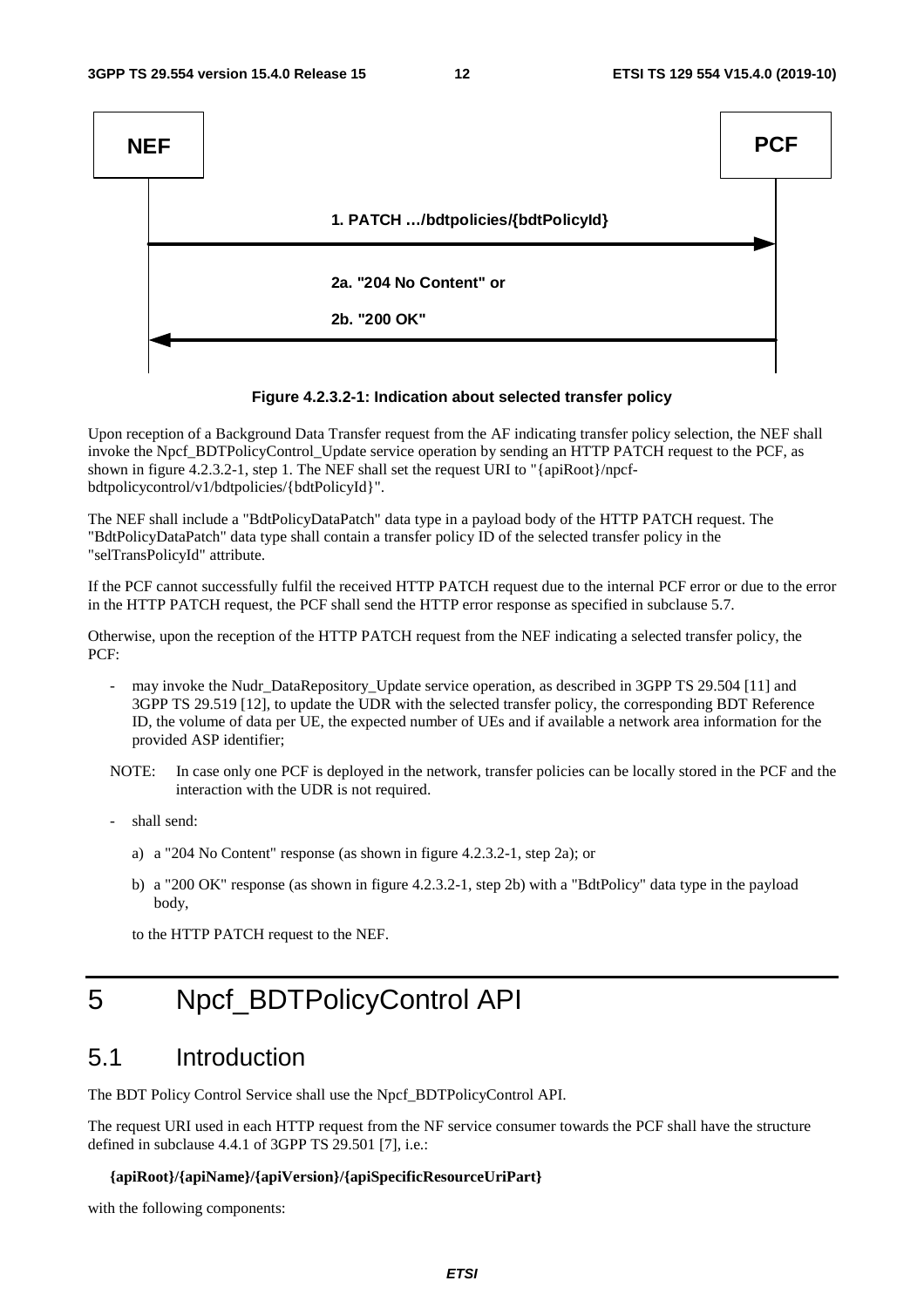- The {apiRoot} shall be set as described in 3GPP TS 29.501 [7].
- The {apiName} shall be "npcf-bdtpolicycontrol".
- The {apiVersion} shall be "v1".
- The {apiSpecificResourceUriPart} shall be set as described in subclause 5.3.

### 5.2 Usage of HTTP

#### 5.2.1 General

HTTP/2, IETF RFC 7540 [8], shall be used as specified in subclause 5.2 of 3GPP TS 29.500 [6].

HTTP/2 shall be transported as specified in subclause 5.3 of 3GPP TS 29.500 [6].

The OpenAPI [10] specification of HTTP messages and content bodies for the Npcf\_BDTPolicyControl is contained in Annex A.

### 5.2.2 HTTP standard headers

#### 5.2.2.1 General

See subclause 5.2.2 of 3GPP TS 29.500 [6] for the usage of HTTP standard headers.

#### 5.2.2.2 Content type

JSON, IETF RFC 8259 [9], shall be used as content type of the HTTP bodies specified in the present specification as specified in subclause 5.4 of 3GPP TS 29.500 [6]. The use of the JSON format shall be signalled by the content type "application/json".

JSON object used in the HTTP PATCH request shall be encoded according to "JSON Merge Patch" and shall be signalled by the content type "application/merge-patch+json", as defined in IETF RFC 7396 [15].

"Problem Details" JSON object shall be used to indicate additional details of the error in a HTTP response body and shall be signalled by the content type "application/problem+json", as defined in IETF RFC 7807 [17].

### 5.2.3 HTTP custom headers

The Npcf\_BDTPolicyControl API shall support HTTP custom header fields specified in subclause 5.2.3.2 of 3GPP TS 29.500 [6].

In this Release of the specification, no specific custom headers are defined for the Npcf\_BDTPolicyControl API.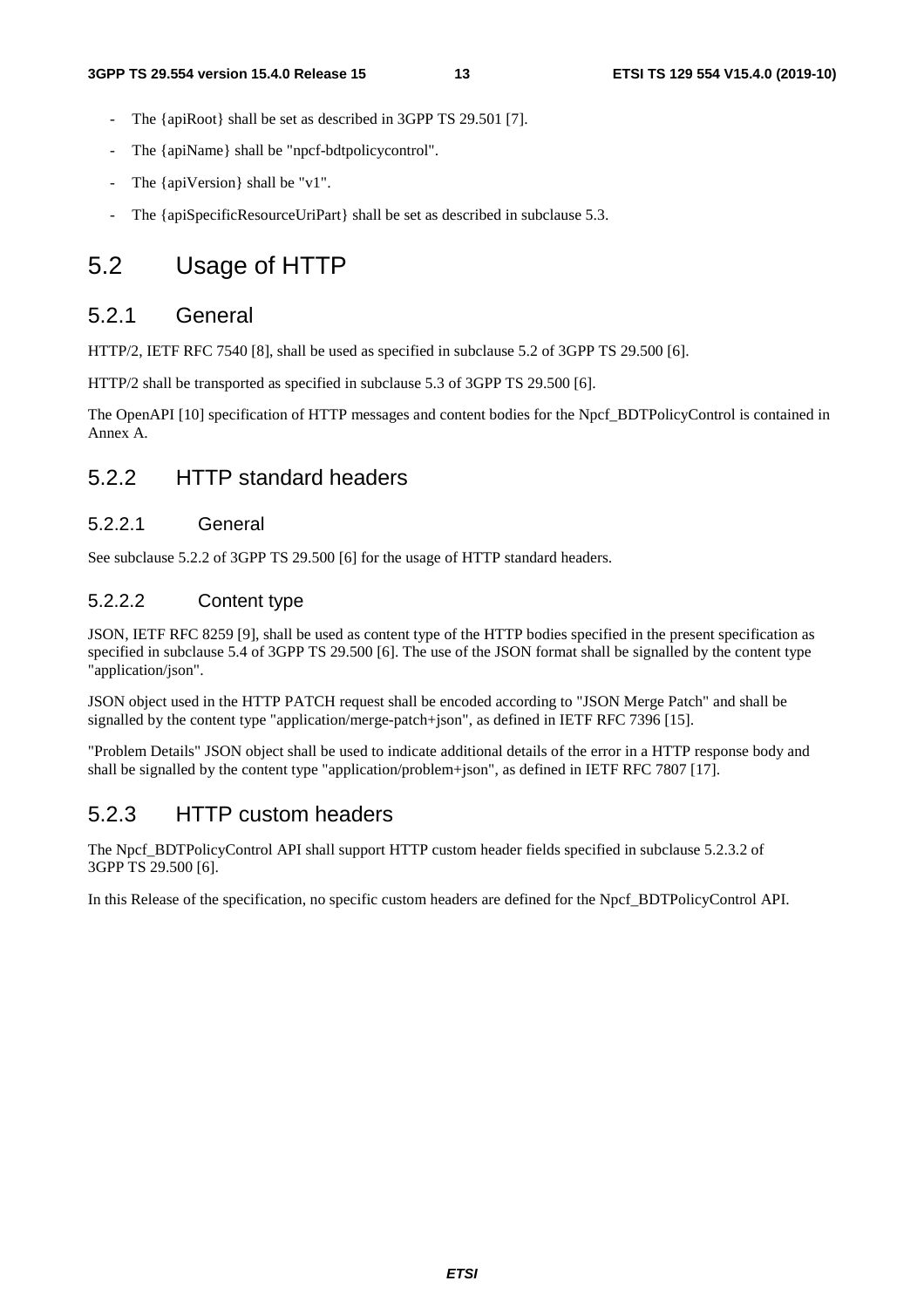### 5.3 Resources

### 5.3.1 Resource Structure

#### {apiRoot}/npcf-bdtpolicycontrol/v1



#### **Figure 5.3.1-1: Resource URI structure of the Npcf\_BDTPolicyControl API**

Table 5.3.1-1 provides an overview of the resources and applicable HTTP methods.

#### **Table 5.3.1-1: Resources and methods overview**

| Resource name         | <b>Resource URI</b>                                              | <b>HTTP</b> method<br>or custom<br>operation | <b>Description</b>                                                                                                                        |
|-----------------------|------------------------------------------------------------------|----------------------------------------------|-------------------------------------------------------------------------------------------------------------------------------------------|
| <b>BDT</b> policies   | {apiRoot}/npcf-bdtpolicycontrol/v1/<br>bdtpolicies               | <b>POST</b>                                  | Npcf_BDTPolicyControl_Create.<br>Creates a new Individual BDT policy<br>resource.                                                         |
| Individual BDT policy | {apiRoot}/npcf-bdtpolicycontrol/v1/<br>bdtpolicies/{bdtPolicyId} | <b>GET</b>                                   | Reads an Individual BDT policy<br>resource.                                                                                               |
|                       |                                                                  | <b>PATCH</b>                                 | Npcf BDTPolicyControl Update.<br>Modifies an existing Individual BDT<br>policy resource by selecting or<br>reselecting a transfer policy. |

### 5.3.2 Resource: BDT policies (Collection)

#### 5.3.2.1 Description

The BDT policies resource represents all the transfer policies that exist in the BDT Policy Control service at a given PCF instance.

#### 5.3.2.2 Resource definition

#### Resource URI: **{apiRoot}/npcf-bdtpolicycontrol/v1/bdtpolicies**

This resource shall support the resource URI variables defined in table 5.3.2.2-1.

#### **Table 5.3.2.2-1: Resource URI variables for this resource**

| Namo         | $-1$<br>1.1                            |
|--------------|----------------------------------------|
| . .<br>lapil | ء ہ<br>. <sup>. .</sup><br>55<br>ור.ו. |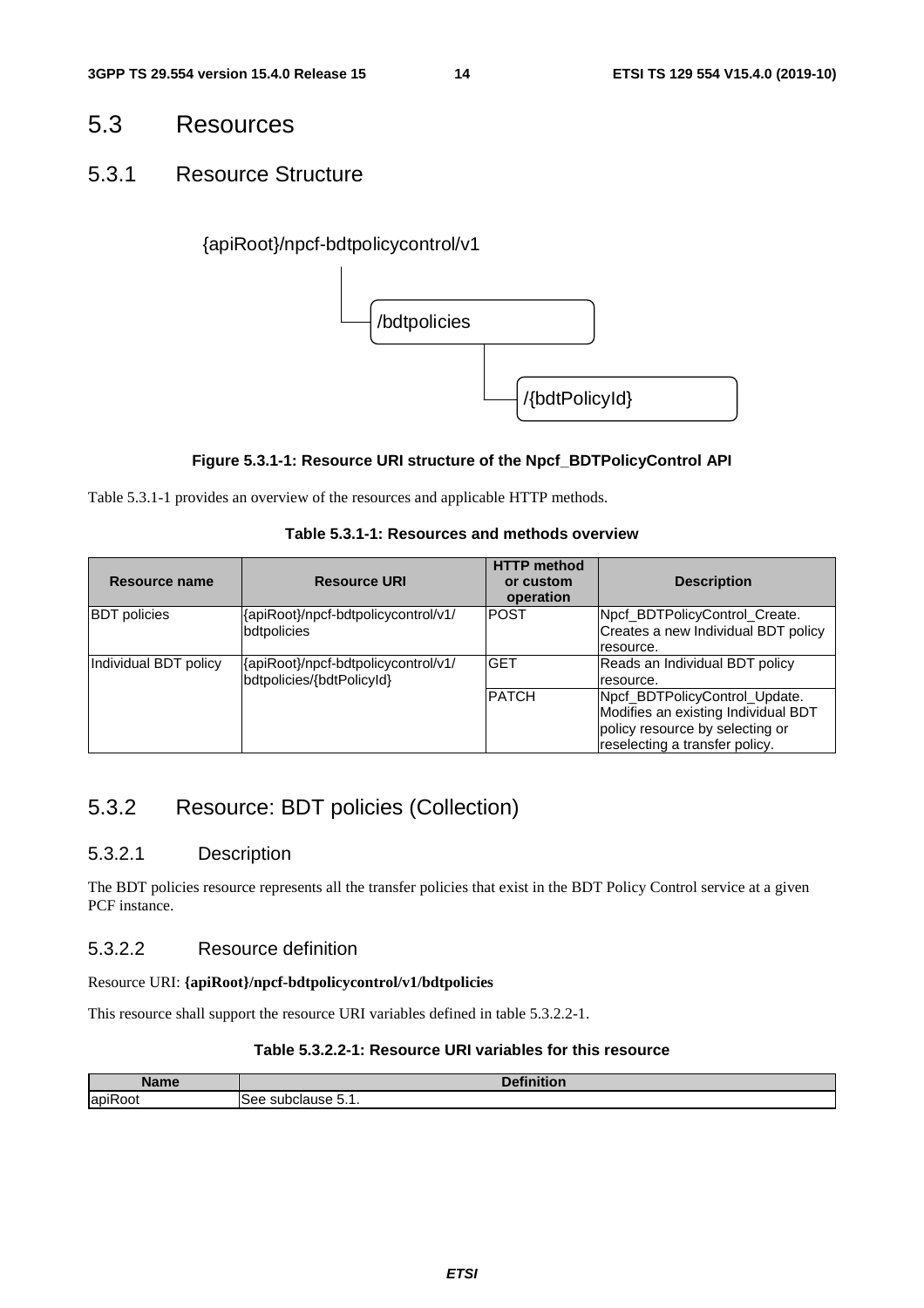#### 5.3.2.3 Resource Standard Methods

#### 5.3.2.3.1 POST

This method shall support the URI query parameters specified in table 5.3.2.3.1-1.

#### **Table 5.3.2.3.1-1: URI query parameters supported by the POST method on this resource**

| <b>Name</b> | <b>Data type</b><br>Dala | $1 - 11$ | .<br>יטפטע<br>ווטנוטוו |
|-------------|--------------------------|----------|------------------------|
| n/a         |                          |          |                        |

This method shall support the request data structures specified in table 5.3.2.3.1-2 and the response data structures and response codes specified in table 5.3.2.3.1-3.

#### **Table 5.3.2.3.1-2: Data structures supported by the POST Request Body on this resource**

| <i><b>type</b></i> |   | .nality | <b>Description</b>                                                                                         |
|--------------------|---|---------|------------------------------------------------------------------------------------------------------------|
| BdtReaD<br>)ata    | M |         | ' BDT<br>policy resource<br>r the creation of a new Individual F<br>, information for $\dot{}$<br>Contains |

#### **Table 5.3.2.3.1-3: Data structures supported by the POST Response Body on this resource**

| Data type        | Р                                                                                         | <b>Cardinality</b> | <b>Response</b> | <b>Description</b>                                               |  |  |
|------------------|-------------------------------------------------------------------------------------------|--------------------|-----------------|------------------------------------------------------------------|--|--|
|                  |                                                                                           |                    | <b>Codes</b>    |                                                                  |  |  |
| <b>BdtPolicy</b> | м                                                                                         |                    | 201 Created     | Successful case.                                                 |  |  |
|                  |                                                                                           |                    |                 | The creation of an Individual BDT policy resource is confirmed   |  |  |
|                  |                                                                                           |                    |                 | and a representation of that resource is returned.               |  |  |
| ln/a             |                                                                                           |                    | 303 See Other   | The result of the HTTP POST request would be equivalent to       |  |  |
|                  |                                                                                           |                    |                 | the existing Individual BDT policy resource. The HTTP            |  |  |
|                  |                                                                                           |                    |                 | response shall contain a Location header field set to the URI of |  |  |
|                  |                                                                                           |                    |                 | the existing individual BDT policy resource.                     |  |  |
| NOTE:            | In addition, the HTTP status codes which are specified as mandatory in table 5.2.7.1-1 of |                    |                 |                                                                  |  |  |
|                  | 3GPP TS 29.500 [6] for the POST method shall also apply.                                  |                    |                 |                                                                  |  |  |

#### 5.3.2.4 Resource Custom Operations

None.

### 5.3.3 Resource: Individual BDT policy (Document)

#### 5.3.3.1 Description

The Individual BDT policy resource represents the transfer policies that exist in the BDT Policy Control service at a given PCF instance.

#### 5.3.3.2 Resource definition

#### Resource URI: **{apiRoot}/npcf-bdtpolicycontrol/v1/bdtpolicies/{bdtPolicyId}**

This resource shall support the resource URI variables defined in table 5.3.3.2-1.

| <b>Definition</b><br><b>Name</b> |                                                                                              |  |  |  |  |  |
|----------------------------------|----------------------------------------------------------------------------------------------|--|--|--|--|--|
| apiRoot                          | ISee subclause 5.1.                                                                          |  |  |  |  |  |
| bdtPolicyId                      | String identifying the individual BDT policy resource in the PCF.                            |  |  |  |  |  |
|                                  | To enable the value to be used as part of a URI, the string shall only contain allowed       |  |  |  |  |  |
|                                  | characters according to the "lower-with-hyphen" naming convention defined in subclause 5.1.3 |  |  |  |  |  |
|                                  | of 3GPP TS 29.501 [7] and rules for a path segment defined in IETF RFC 3986 [16].            |  |  |  |  |  |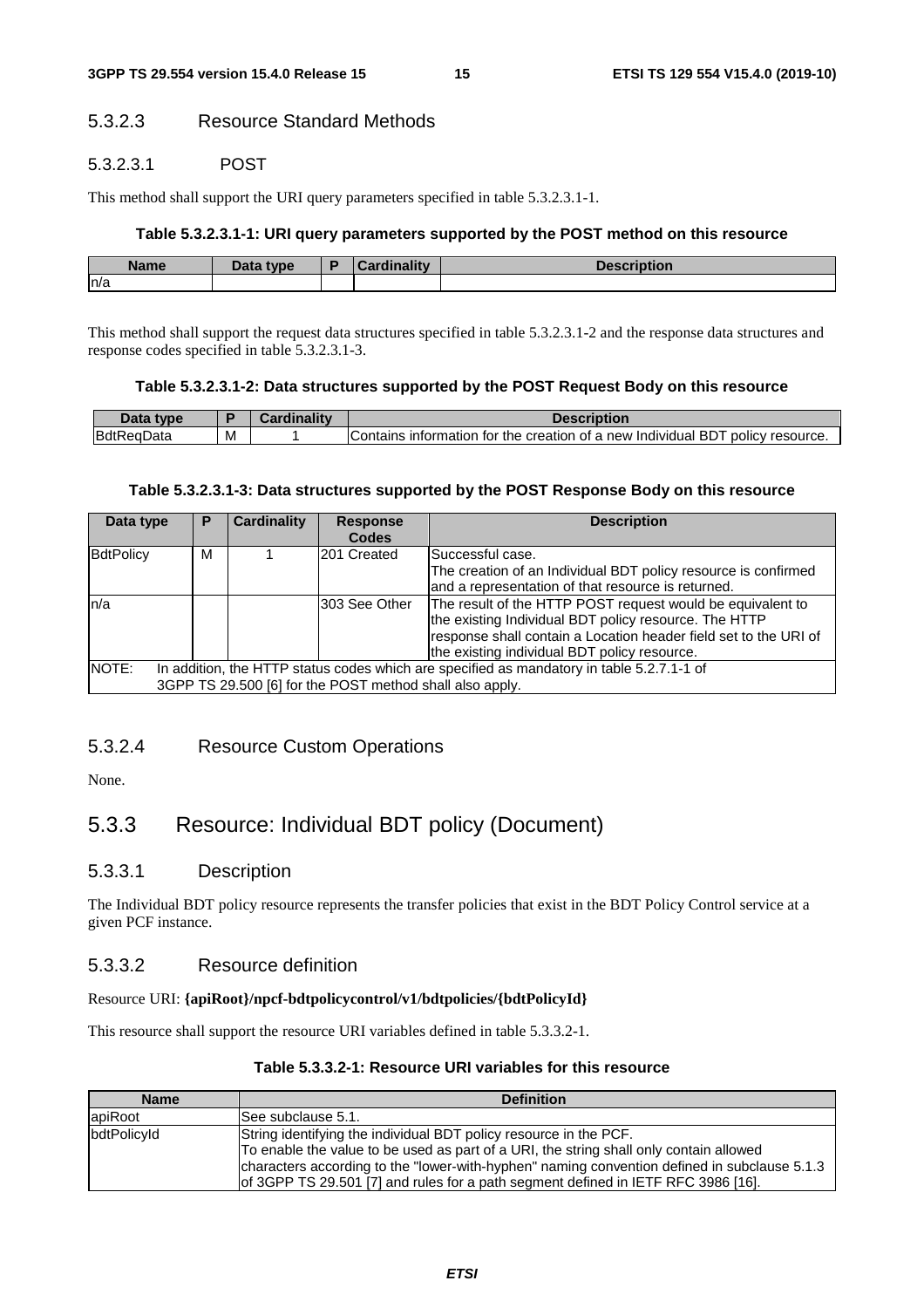#### 5.3.3.3 Resource Standard Methods

#### 5.3.3.3.1 GET

This method shall support the URI query parameters specified in table 5.3.3.3.1-1.

#### **Table 5.3.3.3.1-1: URI query parameters supported by the GET method on this resource**

| Name | Data<br>type | . . | <b>Cordinality</b><br>oarumantv | <b>Description</b> |
|------|--------------|-----|---------------------------------|--------------------|
| n/a  |              |     |                                 |                    |

This method shall support the request data structures specified in table 5.3.3.3.1-2 and the response data structures and response codes specified in table 5.3.3.3.1-3.

#### **Table 5.3.3.3.1-2: Data structures supported by the GET Request Body on this resource**

| Data.<br>tyne | <b>Northern</b><br><b>THE REAL</b><br><b>Pordu</b><br>and it w | <b>Description</b> |
|---------------|----------------------------------------------------------------|--------------------|
| ln/a          |                                                                |                    |

#### **Table 5.3.3.3.1-3: Data structures supported by the GET Response Body on this resource**

| Data type<br>Р                                          |   | Cardinality | <b>Response</b><br>codes | <b>Description</b>                                                                                |  |  |
|---------------------------------------------------------|---|-------------|--------------------------|---------------------------------------------------------------------------------------------------|--|--|
| BdtPolicy                                               | М |             | 200 OK                   | A representation of an Individual BDT policy resource is                                          |  |  |
|                                                         |   |             |                          | Ireturned.                                                                                        |  |  |
| <b>ProblemDetails</b><br>м                              |   |             | 404 Not Found            | $NOTE$ 2)                                                                                         |  |  |
|                                                         |   |             |                          | NOTE 1: In addition, the HTTP status codes which are specified as mandatory in table 5.2.7.1-1 of |  |  |
| 3GPP TS 29.500 [6] for the GET method shall also apply. |   |             |                          |                                                                                                   |  |  |
| INOTE 2: Failure cases are described in subclause 5.7.  |   |             |                          |                                                                                                   |  |  |

#### 5.3.3.3.2 PATCH

This method shall support the URI query parameters specified in table 5.3.3.3.2-1.

#### **Table 5.3.3.3.2-1: URI query parameters supported by the PATCH method on this resource**

| <b>Name</b> | <b>Pata type</b><br>Dala | Ð | $1 - 11$<br>$\sim$ | .<br><b>DESCRIPTION</b> |
|-------------|--------------------------|---|--------------------|-------------------------|
| ln/a        |                          |   |                    |                         |

This method shall support the request data structures specified in table 5.3.3.3.2-2 and the response data structures and response codes specified in table 5.3.3.3.2-3.

#### **Table 5.3.3.3.2-2: Data structures supported by the PATCH Request Body on this resource**

| Data type          |   | <b>Cardinality</b> | <b>Description</b>                                                       |
|--------------------|---|--------------------|--------------------------------------------------------------------------|
| BdtPolicyDataPatch | м |                    | Contains modification instructions to be performed on the BdtPolicy data |
|                    |   |                    | Istructure to select a transfer policy.                                  |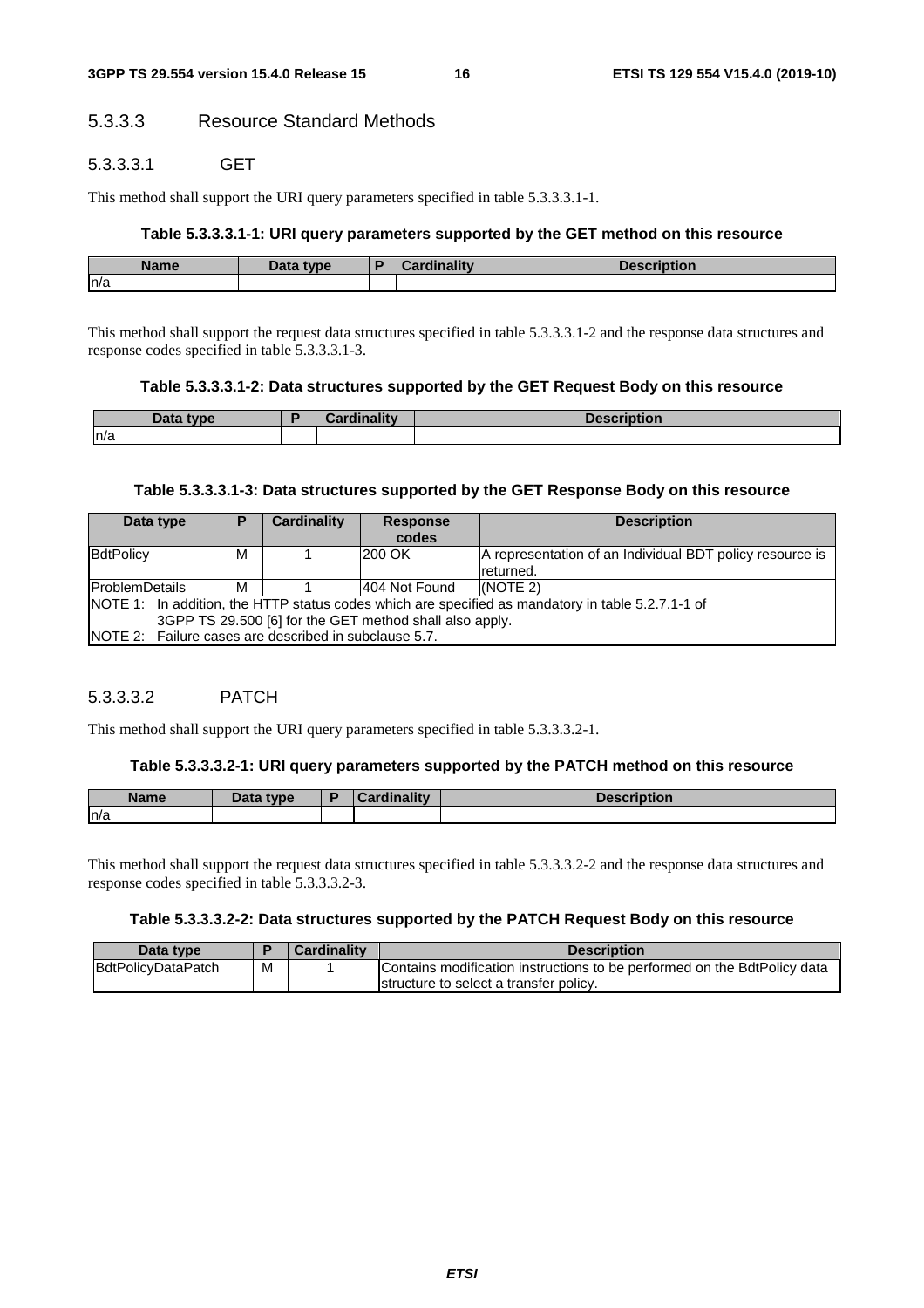| Data type                                             | Р                                                                                                 | <b>Cardinality</b> | <b>Response</b> | <b>Description</b>                                                                                   |  |  |  |  |
|-------------------------------------------------------|---------------------------------------------------------------------------------------------------|--------------------|-----------------|------------------------------------------------------------------------------------------------------|--|--|--|--|
|                                                       |                                                                                                   |                    | <b>Codes</b>    |                                                                                                      |  |  |  |  |
| BdtPolicy                                             | M                                                                                                 |                    | 200 OK          | lSuccessful case.                                                                                    |  |  |  |  |
|                                                       |                                                                                                   |                    |                 | The Individual BDT Policy resource is modified and a<br>representation of that resource is returned. |  |  |  |  |
| ln/a                                                  |                                                                                                   |                    | I204 No Content | Successful case.                                                                                     |  |  |  |  |
|                                                       |                                                                                                   |                    |                 | The Individual BDT Policy resource is modified.                                                      |  |  |  |  |
| <b>ProblemDetails</b>                                 | м                                                                                                 |                    | 404 Not Found   | $NOTE$ 2)                                                                                            |  |  |  |  |
|                                                       | NOTE 1: In addition, the HTTP status codes which are specified as mandatory in table 5.2.7.1-1 of |                    |                 |                                                                                                      |  |  |  |  |
|                                                       | 3GPP TS 29.500 [6] for the PATCH method shall also apply.                                         |                    |                 |                                                                                                      |  |  |  |  |
| NOTE 2: Failure cases are described in subclause 5.7. |                                                                                                   |                    |                 |                                                                                                      |  |  |  |  |

#### **Table 5.3.3.3.2-3: Data structures supported by the PATCH Response Body on this resource**

### 5.4 Custom Operations without associated resources

No custom operation is defined in this Release of the specification.

### 5.5 Notifications

Notifications are not applicable for the current Release.

### 5.6 Data Model

### 5.6.1 General

This subclause specifies the application data model supported by the API.

Table 5.6.1-1 specifies the data types defined for the Npcf\_BDTPolicyControl service based interface protocol.

|--|--|--|--|

| Data type              | <b>Section defined</b> | <b>Description</b>                                                                                                    | <b>Applicability</b> |
|------------------------|------------------------|-----------------------------------------------------------------------------------------------------------------------|----------------------|
| <b>BdtPolicy</b>       | 5.6.2.2                | Represents an Individual BDT policy resource.                                                                         |                      |
| BdtPolicyData          | 5.6.2.4                | Describes an Individual BDT policy resource.                                                                          |                      |
| BdtPolicyDataPatch     | 5.6.2.6                | Contains modification instructions to be<br>performed on the BdtPolicy data structure to<br>select a transfer policy. |                      |
| BdtReqData             | 5.6.2.3                | Contains information for creation a new<br>Individual BDT policy resource.                                            |                      |
| <b>NetworkArealnfo</b> | 5.6.2.8                | Describes a network area information in which<br>the NF service consumer requests the number<br>of UEs.               |                      |
| <b>TransferPolicy</b>  | 5.6.2.5                | Describes a transfer policy.                                                                                          |                      |

Table 5.6.1-2 specifies data types re-used by the Npcf\_BDTPolicyControl service based interface protocol from other specifications, including a reference to their respective specifications and when needed, a short description of their use within the Npcf\_BDTPolicyControl service based interface.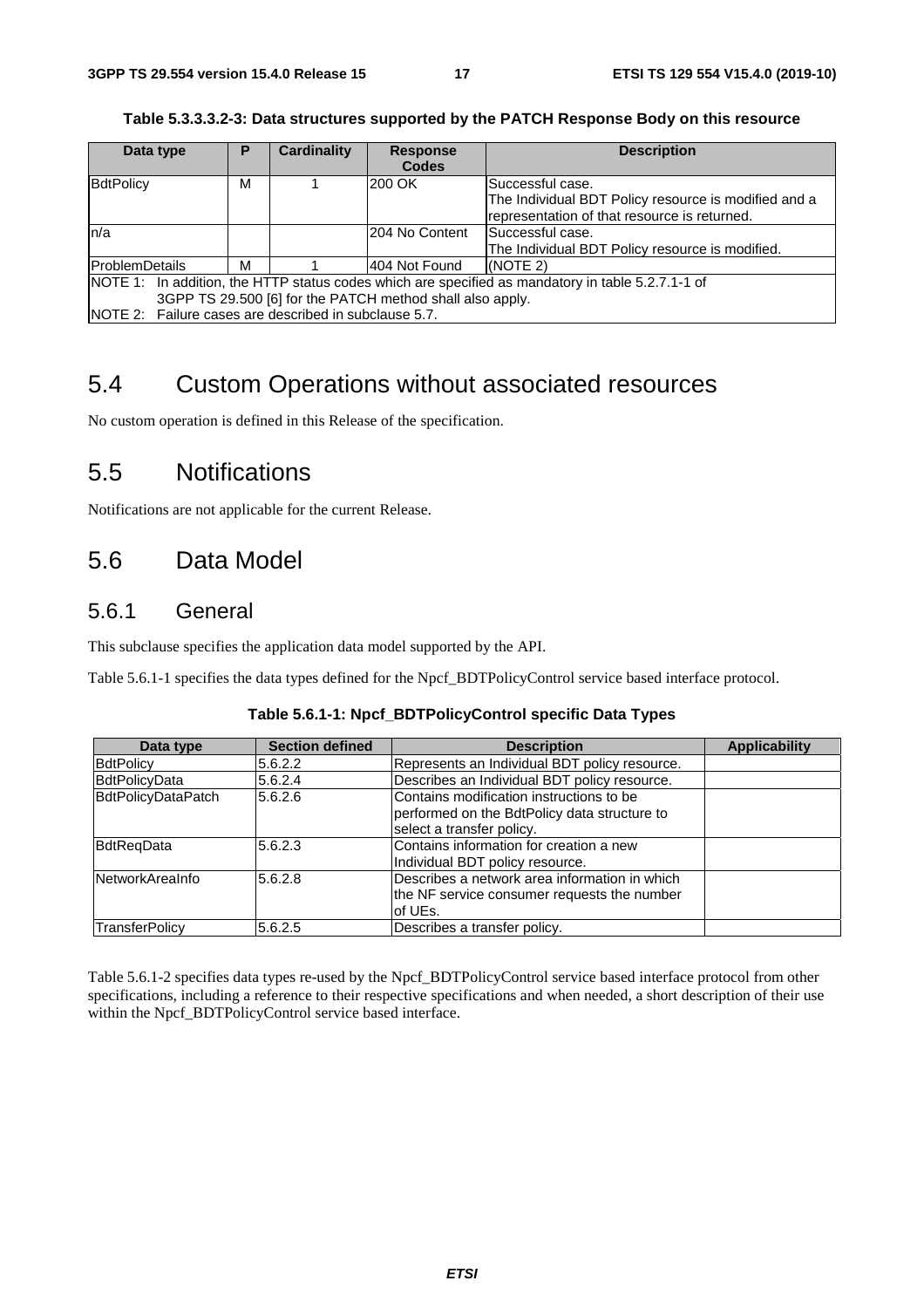| Data type         | <b>Reference</b>    | <b>Comments</b>                                                                         | <b>Applicability</b> |
|-------------------|---------------------|-----------------------------------------------------------------------------------------|----------------------|
| BdtReferenceld    | 3GPP TS 29.122 [14] | Identifies transfer policy of background data<br>transfer for provided ASP.             |                      |
| <b>BitRate</b>    | 3GPP TS 29.571 [13] | Specifies bitrate in kbits per second.                                                  |                      |
| Ecgi              | 3GPP TS 29.571 [13] | Represents an EUTRA cell identifier.                                                    |                      |
| GlobalRanNodeld   | 3GPP TS 29.571 [13] | Represents an identity of the NG-RAN node.                                              |                      |
| Ncgi              | 3GPP TS 29.571 [13] | Represents an NR cell identifier.                                                       |                      |
| ProblemDetails    | 3GPP TS 29.571 [13] | Used in error responses to provide more<br>detailed information about an error.         |                      |
| SupportedFeatures | 3GPP TS 29.571 [13] | Used to negotiate the applicability of the<br>optional features defined in table 5.8-1. |                      |
| Tai               | 3GPP TS 29.571 [13] | Represents a tracking area identity.                                                    |                      |
| <b>TimeWindow</b> | 3GPP TS 29.122 [14] | Specifies a time interval.                                                              |                      |
| UsageThreshold    | 3GPP TS 29.122 [14] | Represents a data volume expected to be<br>transferred per UE.                          |                      |

**Table 5.6.1-2: Npcf\_BDTPolicyControl re-used Data Types** 

### 5.6.2 Structured data types

#### 5.6.2.1 Introduction

This subclause defines the structures to be used in resource representations.

#### 5.6.2.2 Type BdtPolicy

| <b>Attribute name</b> | Data type            | Р | <b>Cardinality</b> | <b>Description</b>                                                                                                                                                                                                                                                     | Applicability |
|-----------------------|----------------------|---|--------------------|------------------------------------------------------------------------------------------------------------------------------------------------------------------------------------------------------------------------------------------------------------------------|---------------|
| bdtPolData            | <b>BdtPolicyData</b> | C | 01                 | Describes the authorization data of<br>an Individual BDT Policy created by<br>the PCF.<br>It shall be present in the response<br>to the POST request that requests a<br>creation of an Individual BDT Policy<br>resource and in the response to<br><b>GET</b> request. |               |
| bdtRegData            | <b>BdtRegData</b>    | С | 01                 | Identifies the service requirements<br>of an Individual BDT Policy.<br>It shall be present in the POST<br>request that requests a creation of<br>an Individual BDT Policy resource<br>and in the response to GET<br>request.                                           |               |

**Table 5.6.2.2-1: Definition of type BdtPolicy**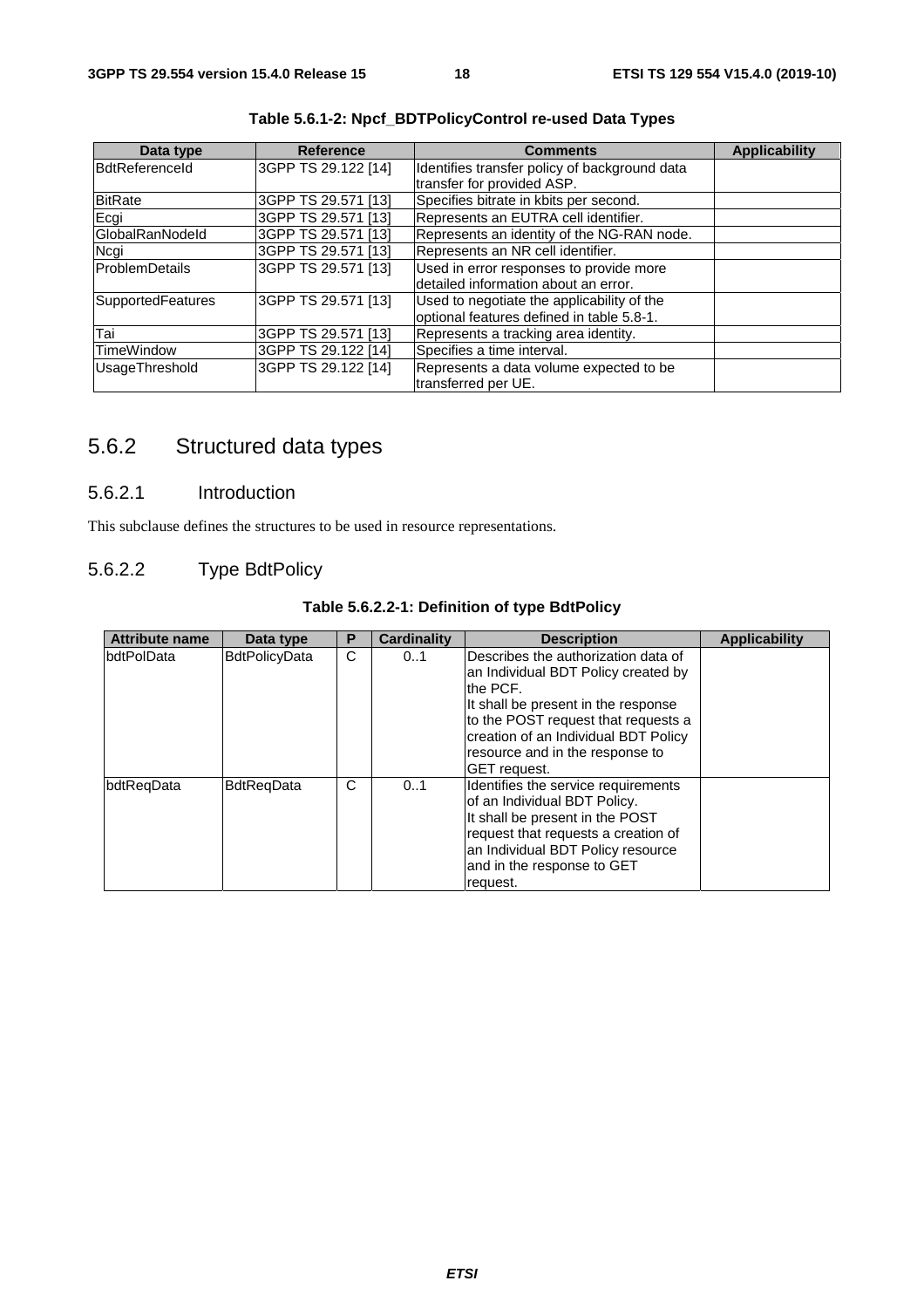### 5.6.2.3 Type BdtReqData

| <b>Attribute name</b> | Data type                | Р        | Cardinality | <b>Description</b>                     | <b>Applicability</b> |
|-----------------------|--------------------------|----------|-------------|----------------------------------------|----------------------|
| aspid                 | Aspld                    | м        |             | This IE contains an identity of an     |                      |
|                       |                          |          |             | application service provider.          |                      |
| desTimeInt            | TimeWindow               | м        |             | This IE indicates a desired time       |                      |
|                       |                          |          |             | window for BDT.                        |                      |
| nwAreaInfo            | NetworkAreaInfo          | $\Omega$ | 01          | This IE represents a network area      |                      |
|                       |                          |          |             | information in which the NF service    |                      |
|                       |                          |          |             | consumer requests a number of UEs.     |                      |
|                       |                          |          |             | It may be present in the POST          |                      |
|                       |                          |          |             | request that requests a creation of an |                      |
|                       |                          |          |             | Individual BDT Policy and in the       |                      |
|                       |                          |          |             | response to GET request.               |                      |
| numOfUes              | integer                  | м        |             | This IE indicates a number of UEs.     |                      |
| suppFeat              | <b>SupportedFeatures</b> | C        | 01          | This IE represents a list of Supported |                      |
|                       |                          |          |             | features used as described in          |                      |
|                       |                          |          |             | subclause 5.8.                         |                      |
|                       |                          |          |             | It shall be supplied by the NF service |                      |
|                       |                          |          |             | consumer in the POST request that      |                      |
|                       |                          |          |             | request a creation of an Individual    |                      |
|                       |                          |          |             | <b>BDT Policy resource.</b>            |                      |
| volPerUe              | UsageThreshold           | м        |             | This IE indicates a data volume        |                      |
|                       |                          |          |             | expected to be transferred per UE.     |                      |

### **Table 5.6.2.3-1: Definition of type BdtReqData**

### 5.6.2.4 Type BdtPolicyData

### **Table 5.6.2.4-1: Definition of type BdtPolicyData**

| <b>Attribute name</b> | Data type                | Р | <b>Cardinality</b> | <b>Description</b>                     | <b>Applicability</b> |
|-----------------------|--------------------------|---|--------------------|----------------------------------------|----------------------|
| bdtRefld              | <b>BdtReferenceId</b>    | M |                    | This IE indicates transfer policies of |                      |
|                       |                          |   |                    | background data transfer for           |                      |
|                       |                          |   |                    | provided ASP.                          |                      |
| selTransPolicyId      | integer                  | C | 01                 | This IE contains the identity of the   |                      |
|                       |                          |   |                    | selected transfer policy.              |                      |
|                       |                          |   |                    | It shall be present in the response to |                      |
|                       |                          |   |                    | the PATCH request that modifies an     |                      |
|                       |                          |   |                    | Individual BDT Policy resource to      |                      |
|                       |                          |   |                    | indicate a selected transfer policy.   |                      |
| suppFeat              | <b>SupportedFeatures</b> | C | 0.1                | This IE represents a list of           |                      |
|                       |                          |   |                    | Supported features used as             |                      |
|                       |                          |   |                    | described in subclause 5.8.            |                      |
|                       |                          |   |                    | It shall be supplied by the PCF in     |                      |
|                       |                          |   |                    | the response to the POST request       |                      |
|                       |                          |   |                    | that requests a creation of an         |                      |
|                       |                          |   |                    | Individual BDT Policy resource.        |                      |
| transfPolicies        | array(TransferPolicy)    | м | 1N                 | This IE contains transfer policies.    |                      |
|                       |                          |   |                    | It shall be supplied by the PCF in     |                      |
|                       |                          |   |                    | the response to the POST request       |                      |
|                       |                          |   |                    | that requests a creation of an         |                      |
|                       |                          |   |                    | Individual BDT Policy resource.        |                      |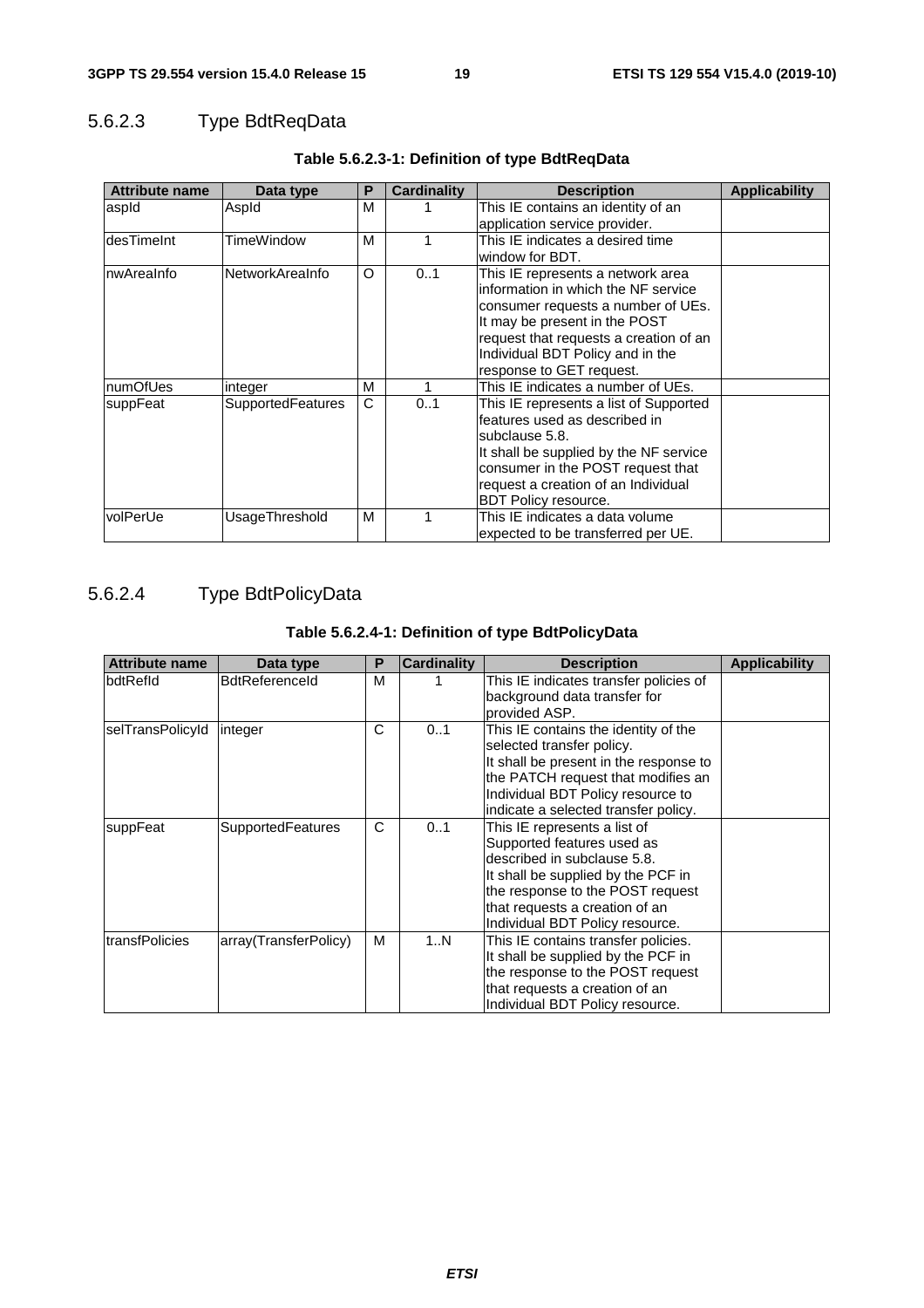### 5.6.2.5 Type TransferPolicy

| <b>Attribute name</b> | Data type         | Р | <b>Cardinality</b> | <b>Description</b>                                                                                  | <b>Applicability</b> |
|-----------------------|-------------------|---|--------------------|-----------------------------------------------------------------------------------------------------|----------------------|
| <b>maxBitRateDI</b>   | <b>BitRate</b>    | O | 01                 | This IE indicates a maximum                                                                         |                      |
|                       |                   |   |                    | aggregated bitrate in the downlink<br>direction authorized by the PCF.                              |                      |
| <b>maxBitRateUI</b>   | <b>BitRate</b>    | O | 0.1                | This IE indicates a maximum<br>aggregated bitrate in the uplink<br>direction authorized by the PCF. |                      |
| <b>ratingGroup</b>    | integer           | M |                    | This IE indicates a rating group for<br>lthe recommended time window.                               |                      |
| IrecTimeInt           | <b>TimeWindow</b> | M |                    | This IE indicates a recommended<br>time window of a transfer policy.                                |                      |
| transPolicyId         | integer           | M |                    | This IE contains an identity of a<br>transfer policy.                                               |                      |

#### **Table 5.6.2.5-1: Definition of type TransferPolicy**

#### 5.6.2.6 Type BdtPolicyDataPatch

#### **Table 5.6.2.6-1: Definition of type BdtPolicyDataPatch**

| <b>Attribute name</b> | Data type |   | <b>Cardinality</b> | <b>Description</b>                                                                                | <b>Applicability</b> |
|-----------------------|-----------|---|--------------------|---------------------------------------------------------------------------------------------------|----------------------|
| selTransPolicyId      | linteger  | М |                    | This IE contains an identity (i.e. the<br>transPolicyId value) of a selected<br>Itransfer policy. |                      |

#### 5.6.2.7 Void

### 5.6.2.8 Type NetworkAreaInfo

#### **Table 5.6.2.8-1: Definition of type NetworkAreaInfo**

| <b>Attribute name</b>                                                                 | Data type            | Р       | <b>Cardinality</b> | <b>Description</b>             | <b>Applicability</b> |
|---------------------------------------------------------------------------------------|----------------------|---------|--------------------|--------------------------------|----------------------|
| ecgis                                                                                 | array(Ecgi)          | O       | 1N                 | This IE contains a list of     |                      |
|                                                                                       |                      |         |                    | E-UTRA cell identities.        |                      |
| ncgis                                                                                 | array(Ncgi)          | O       | 1N                 | This IE contains a list of NR  |                      |
|                                                                                       |                      |         |                    | cell identities.               |                      |
| <b>gRanNodelds</b>                                                                    | array(GlobalRanNodel | $\circ$ | 1N                 | This IE contains a list of the |                      |
|                                                                                       | d)                   |         |                    | NG-RAN nodes.                  |                      |
|                                                                                       |                      |         |                    | The "n3Iwfld" attribute within |                      |
|                                                                                       |                      |         |                    | lthe "GlobalRanNodeId" data    |                      |
|                                                                                       |                      |         |                    | type shall not be supplied.    |                      |
| tais                                                                                  | array(Tai)           | O       | 1N                 | This IE contains a list of     |                      |
|                                                                                       |                      |         |                    | tracking area identities.      |                      |
| INOTE:<br>The NetworkArealnfo data type allows any combination of defined properties. |                      |         |                    |                                |                      |

#### 5.6.2.9 Void

### 5.6.3 Simple data types and enumerations

#### 5.6.3.1 Introduction

This subclause defines simple data types and enumerations that can be referenced from data structures defined in the previous subclauses.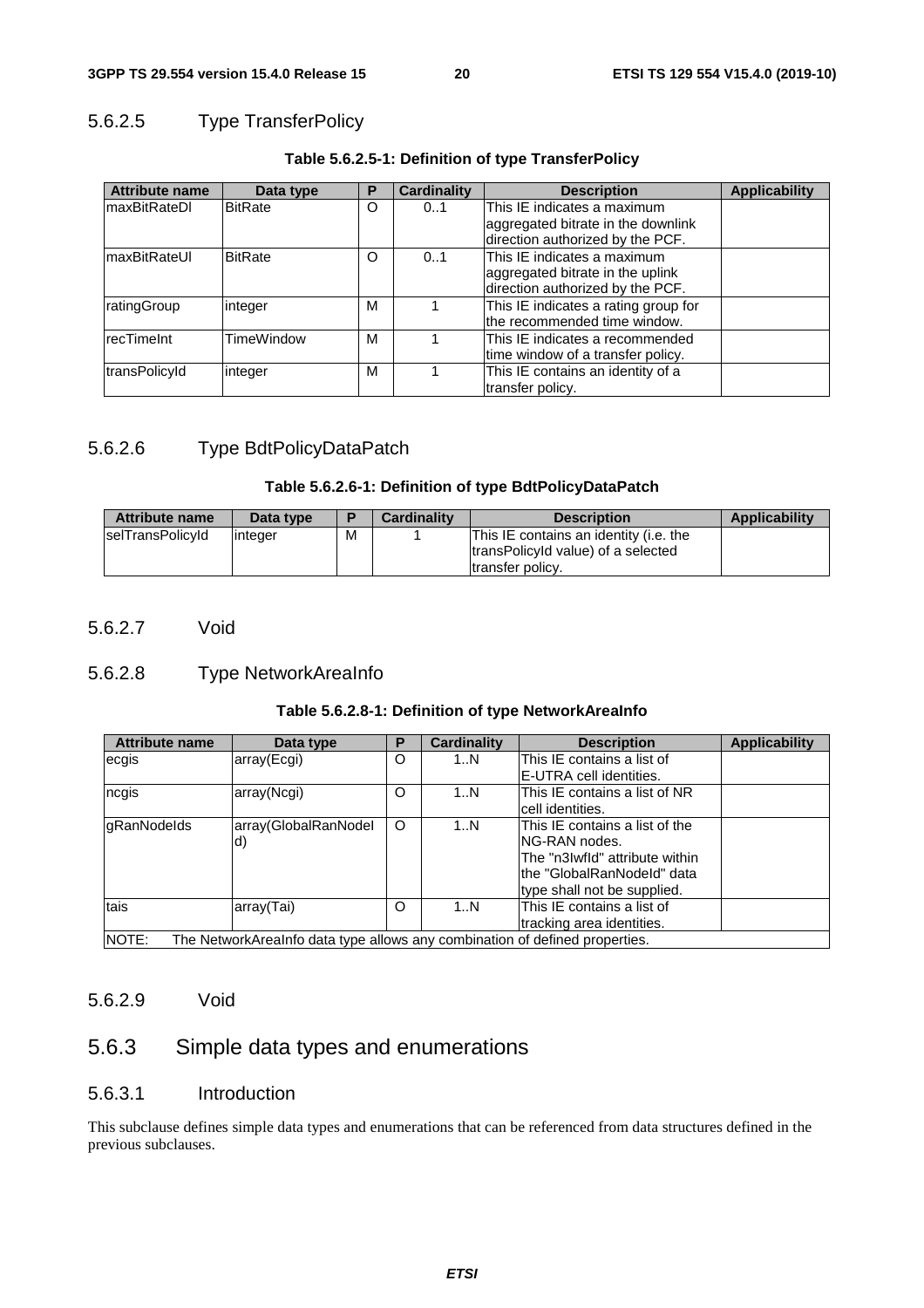#### 5.6.3.2 Simple data types

The simple data types defined in table 5.6.3.2-1 shall be supported.

#### **Table 5.6.3.2-1: Simple data types**

| <b>Type Name</b> | <b>Type Definition</b> | <b>Description</b>                             | <b>Applicability</b> |
|------------------|------------------------|------------------------------------------------|----------------------|
| Aspid            | string                 | This IE contains an identity of an application |                      |
|                  |                        | service provider.                              |                      |

### 5.7 Error handling

#### 5.7.1 General

HTTP error handling shall be supported as specified in subclause 5.2.4 of 3GPP TS 29.500 [6].

For the Npcf\_BDTPolicyControl API, HTTP error responses shall be supported as specified in subclause 4.8 of 3GPP TS 29.501 [7]. Protocol errors and application errors specified in table 5.2.7.2-1 of 3GPP TS 29.500 [6] shall be supported for an HTTP method if the corresponding HTTP status codes are specified as mandatory for that HTTP method in table 5.2.7.1-1 of 3GPP TS 29.500 [6]. In addition, the requirements in the following subclauses shall apply.

### 5.7.2 Protocol Errors

In this Release of the specification, there are no additional protocol errors applicable for the Npcf\_BDTPolicyControl API.

### 5.7.3 Application Errors

The application errors defined for the Npcf\_BDTPolicyControl API are listed in table 5.7.3-1. The PCF shall include in the HTTP status code a "ProblemDetails" data structure with the "cause" attribute indicating the application error as listed in table 5.7.3-1.

#### **Table 5.7.3-1: Application errors**

| <b>Application Error</b>                                                                    | <b>HTTP status code</b> | <b>Description</b>                                                                                          |  |  |
|---------------------------------------------------------------------------------------------|-------------------------|-------------------------------------------------------------------------------------------------------------|--|--|
| BDT POLICY NOT FOUND                                                                        | 404 Not Found           | The HTTP request is rejected because the specified<br>Individual BDT policy resource does not exist. (NOTE) |  |  |
| NOTE:<br>This application error is included in the responses to the GET and PATCH requests. |                         |                                                                                                             |  |  |

### 5.8 Feature negotiation

The optional features in table 5.8-1 are defined for the Npcf\_BDTPolicyControl API. They shall be negotiated using the extensibility mechanism defined in subclause 6.6.2 of 3GPP TS 29.500 [6].

When requesting the PCF to create an Individual BDT policy resource the NF service consumer shall indicate the optional features the NF service consumer supports for the Npcf\_BDTPolicyControl service by including the "suppFeat" attribute in the "BdtReqData" data type of the HTTP POST request.

The PCF shall determine the supported features for the created Individual BDT policy resource as specified in subclause 6.6.2 of 3GPP TS 29.500 [6]. The PCF shall indicate the supported features in the HTTP response confirming the creation of the Individual BDT policy resource by including the "suppFeat" attribute in the "BdtPolicyData" data type.

#### **Table 5.8-1: Supported Features**

| <b>Feature number</b> | <b>Feature Name</b> | Description |
|-----------------------|---------------------|-------------|
|                       |                     |             |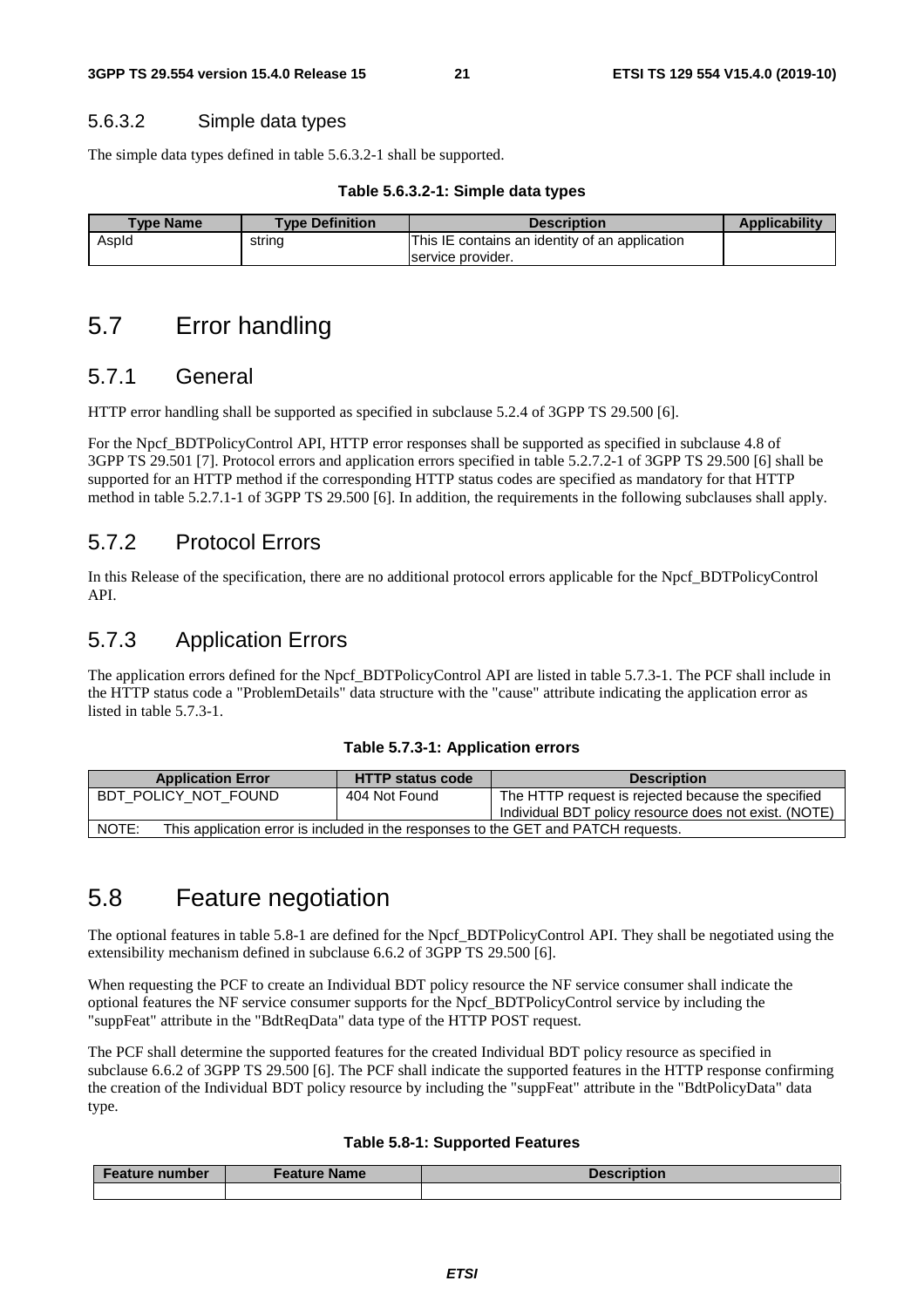### 5.9 Security

As indicated in 3GPP TS 33.501 [18] and 3GPP TS 29.500 [6], the access to the Npcf\_BDTPolicyControl API, based on local configuration, may be authorized by means of the OAuth2 protocol (see IETF RFC 6749 [19]), using the "Client Credentials" authorization grant, where the NRF (see 3GPP TS 29.510 [20]) plays the role of the authorization server.

If OAuth2 authorization is used, an NF Service Consumer, prior to consuming services offered by the Npcf\_BDTPolicyControl API, shall obtain a "token" from the authorization server, by invoking the Access Token Request service, as described in 3GPP TS 29.510 [20], subclause 5.4.2.2.

NOTE: When multiple NRFs are deployed in a network, the NRF used as authorization server is the same NRF that the NF Service Consumer used for discovering the Npcf\_BDTPolicyControl service.

The Npcf\_BDTPolicyControl API defines a single scope "npcf-bdtpolicycontrol" for OAuth2 authorization (as specified in 3GPP TS 33.501 [18]) for the entire API, and it does not define any additional scopes at resource or operation level.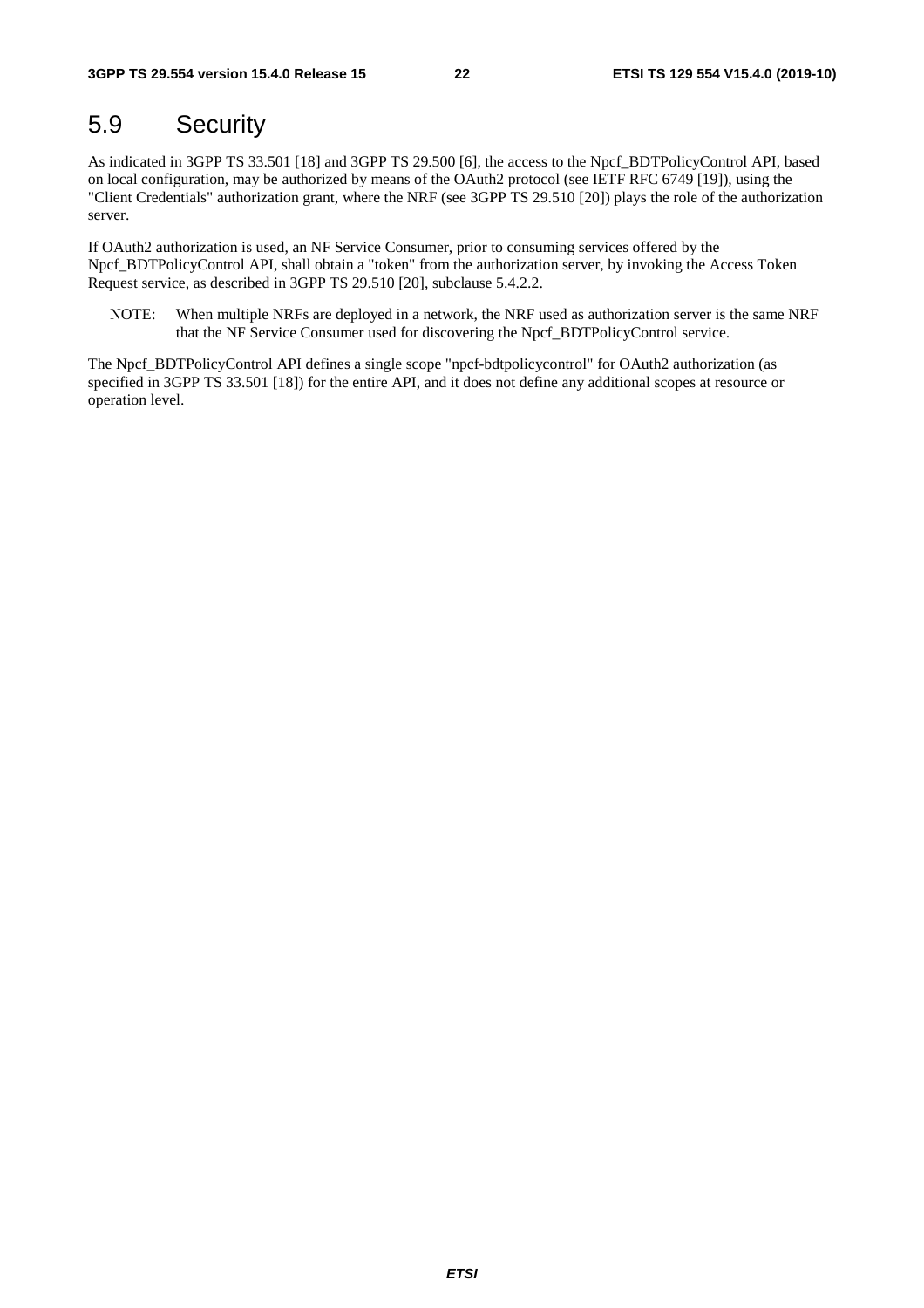# Annex A (normative): OpenAPI specification

# A.1 General

The present Annex contains an OpenAPI [10] specification of HTTP messages and content bodies used by the Npcf\_BDTPolicyControl API.

This Annex shall take precedence when being discrepant to other parts of the specification with respect to the encoding of information elements and methods within the API.

NOTE 1: The semantics and procedures, as well as conditions, e.g. for the applicability and allowed combinations of attributes or values, not expressed in the OpenAPI definitions but defined in other parts of the specification also apply.

Informative copies of the OpenAPI specification file contained in this 3GPP Technical Specification are available on the public 3GPP file server in the following locations (see clause 5B of the 3GPP TR 21.900 [21] for further information):

- [https://www.3gpp.org/ftp/Specs/archive/OpenAPI/<Release>/](https://www.3gpp.org/ftp/Specs/archive/OpenAPI/%3cRelease%3e/); and
- [https://www.3gpp.org/ftp/Specs/<Plenary>/<Release>/OpenAPI/.](https://www.3gpp.org/ftp/Specs/%3cPlenary%3e/%3cRelease%3e/OpenAPI/)
- NOTE 2: To fetch the OpenAPI specification file after CT#83 plenary meeting for Release 15 in the above links <Plenary> must be replaced with the date the CT Plenary occurs, in the form of year-month (yyyy-mm), e.g. for CT#83 meeting <Plenary> must be replaced with value "2019-03" and <Release> must be replaced with value "Rel-15".

# A.2 Npcf\_BDTPolicyControl API

```
openapi: 3.0.0 
info: 
   title: Npcf_BDTPolicyControl Service API 
   version: 1.0.1 
  description:
    PCF BDT Policy Control Service.
     © 2019, 3GPP Organizational Partners (ARIB, ATIS, CCSA, ETSI, TSDSI, TTA, TTC). 
     All rights reserved. 
# 
externalDocs: 
   description: 3GPP TS 29.554 V15.4.0; 5G System; Background Data Transfer Policy Control Service. 
   url: 'http://www.3gpp.org/ftp/Specs/archive/29_series/29.554/' 
# 
servers: 
   - url: '{apiRoot}/npcf-bdtpolicycontrol/v1' 
     variables: 
       apiRoot: 
         default: https://example.com 
         description: apiRoot as defined in subclause 4.4 of 3GPP TS 29.501. 
security: 
   - {} 
   - oAuth2ClientCredentials: 
     - npcf-bdtpolicycontrol 
paths: 
   /bdtpolicies: 
     post: 
       summary: Create a new Individual BDT policy 
       operationId: CreateBDTPolicy 
       tags: 
         - BDT policies (Collection) 
       requestBody: 
         description: Contains information for the creation of a new Individual BDT policy resource. 
         required: true 
         content: 
           application/json:
```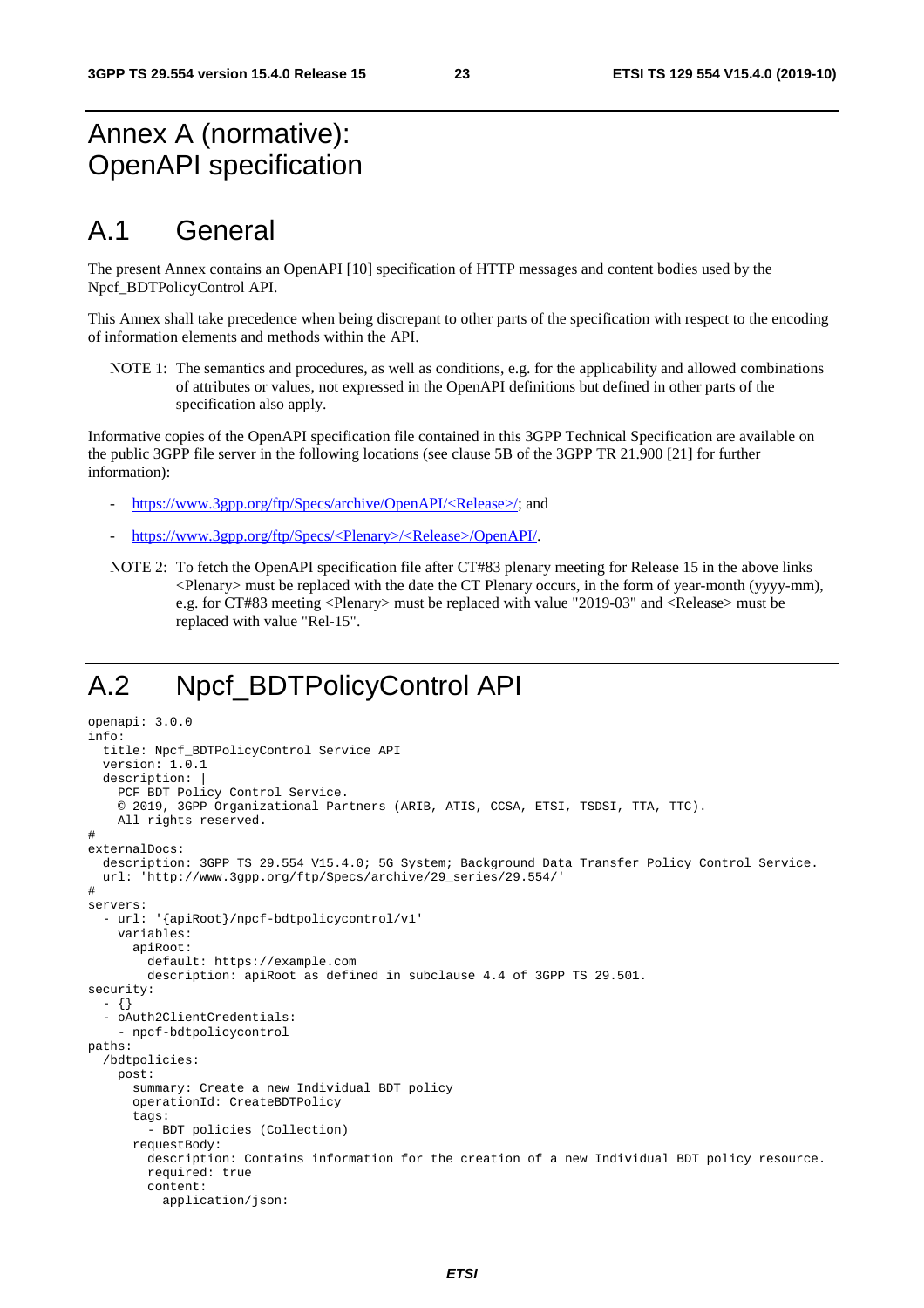schema: \$ref: '#/components/schemas/BdtReqData' responses: '201': description: Background data transfer policies offered to an ASP. content: application/json: schema: \$ref: '#/components/schemas/BdtPolicy' headers: Location: description: 'Contains the URI of the created individual BDT policy resource, according to the structure: {apiRoot}/npcf-bdtpolicycontrol/v1/bdtpolicies/{bdtPolicyId}' required: true schema: type: string # # Error scenarios POST # '303': description: See Other. The result of the POST request would be equivalent to the existing Individual BDT policy resource. The HTTP response shall contain a Location header field set to the URI of the existing individual BDT policy resource. '400': \$ref: 'TS29571\_CommonData.yaml#/components/responses/400' '401': \$ref: 'TS29571\_CommonData.yaml#/components/responses/401' '403': \$ref: 'TS29571\_CommonData.yaml#/components/responses/403' '404': \$ref: 'TS29571\_CommonData.yaml#/components/responses/404' '411': \$ref: 'TS29571\_CommonData.yaml#/components/responses/411' '413': \$ref: 'TS29571\_CommonData.yaml#/components/responses/413' '415': \$ref: 'TS29571\_CommonData.yaml#/components/responses/415' '429': \$ref: 'TS29571\_CommonData.yaml#/components/responses/429' '500': \$ref: 'TS29571\_CommonData.yaml#/components/responses/500' '503': \$ref: 'TS29571\_CommonData.yaml#/components/responses/503' default: \$ref: 'TS29571\_CommonData.yaml#/components/responses/default' # # End error scenarios POST # /bdtpolicies/{bdtPolicyId}: get: summary: Read an Individual BDT policy operationId: GetBDTPolicy tags: - Individual BDT policy (Document) parameters: - name: bdtPolicyId description: String identifying the individual BDT policy resource in the PCF. in: path required: true schema: type: string responses: '200': description: Background data transfer policies offered to and selected by an ASP. content: application/json: schema: \$ref: '#/components/schemas/BdtPolicy' # # Error scenarios GET # '400': \$ref: 'TS29571\_CommonData.yaml#/components/responses/400' '401': \$ref: 'TS29571\_CommonData.yaml#/components/responses/401' '403': \$ref: 'TS29571\_CommonData.yaml#/components/responses/403' '404':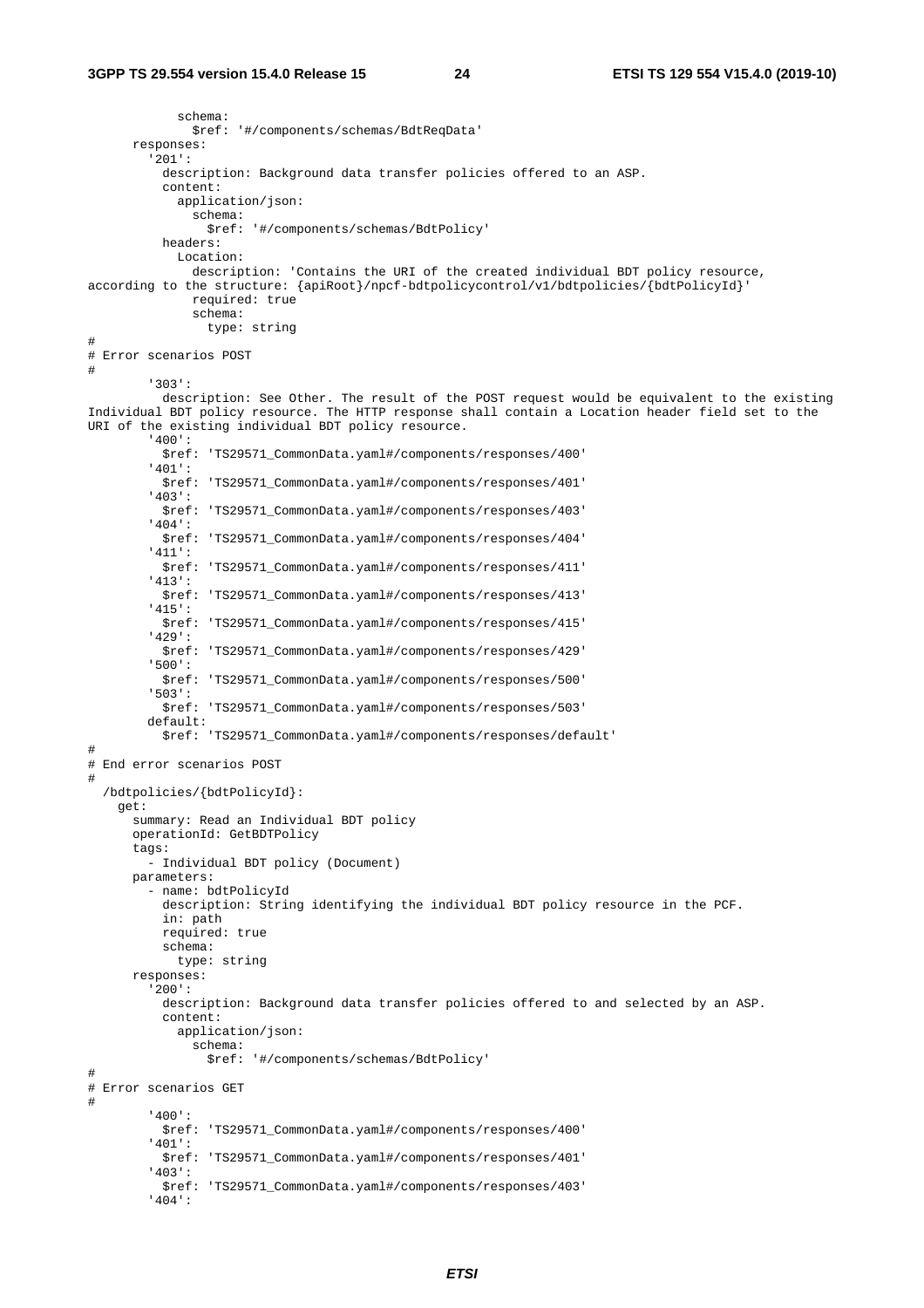\$ref: 'TS29571\_CommonData.yaml#/components/responses/404' '406': \$ref: 'TS29571\_CommonData.yaml#/components/responses/406' '429': \$ref: 'TS29571\_CommonData.yaml#/components/responses/429' '500': \$ref: 'TS29571\_CommonData.yaml#/components/responses/500' '503': \$ref: 'TS29571\_CommonData.yaml#/components/responses/503' default: \$ref: 'TS29571\_CommonData.yaml#/components/responses/default' # # End error scenarios GET # patch: summary: Update an Individual BDT policy operationId: UpdateBDTPolicy tags: - Individual BDT policy (Document) parameters: -<br>- name: bdtPolicyId description: String identifying the individual BDT policy resource in the PCF. in: path required: true schema: type: string requestBody: description: Contains modification instruction to be performed on the BdtPolicy data structure to select a transfer policy. required: true content: application/merge-patch+json: schema: \$ref: '#/components/schemas/BdtPolicyDataPatch' responses: '200': description: The Individual BDT Policy resource is modified and a representation of that resource is returned. content: application/json: schema: \$ref: '#/components/schemas/BdtPolicy' '204': description: The Individual BDT Policy resource is modified. # # Error scenarios PATCH # '400': \$ref: 'TS29571\_CommonData.yaml#/components/responses/400' '401': \$ref: 'TS29571\_CommonData.yaml#/components/responses/401' '403': \$ref: 'TS29571\_CommonData.yaml#/components/responses/403' '404': \$ref: 'TS29571\_CommonData.yaml#/components/responses/404' '411': \$ref: 'TS29571\_CommonData.yaml#/components/responses/411' '413': \$ref: 'TS29571\_CommonData.yaml#/components/responses/413' '415': \$ref: 'TS29571\_CommonData.yaml#/components/responses/415' '429': \$ref: 'TS29571\_CommonData.yaml#/components/responses/429' '500': \$ref: 'TS29571\_CommonData.yaml#/components/responses/500' '503': \$ref: 'TS29571\_CommonData.yaml#/components/responses/503' default: \$ref: 'TS29571\_CommonData.yaml#/components/responses/default' # # End error scenarios PATCH # # components: securitySchemes: oAuth2ClientCredentials: type: oauth2 flows: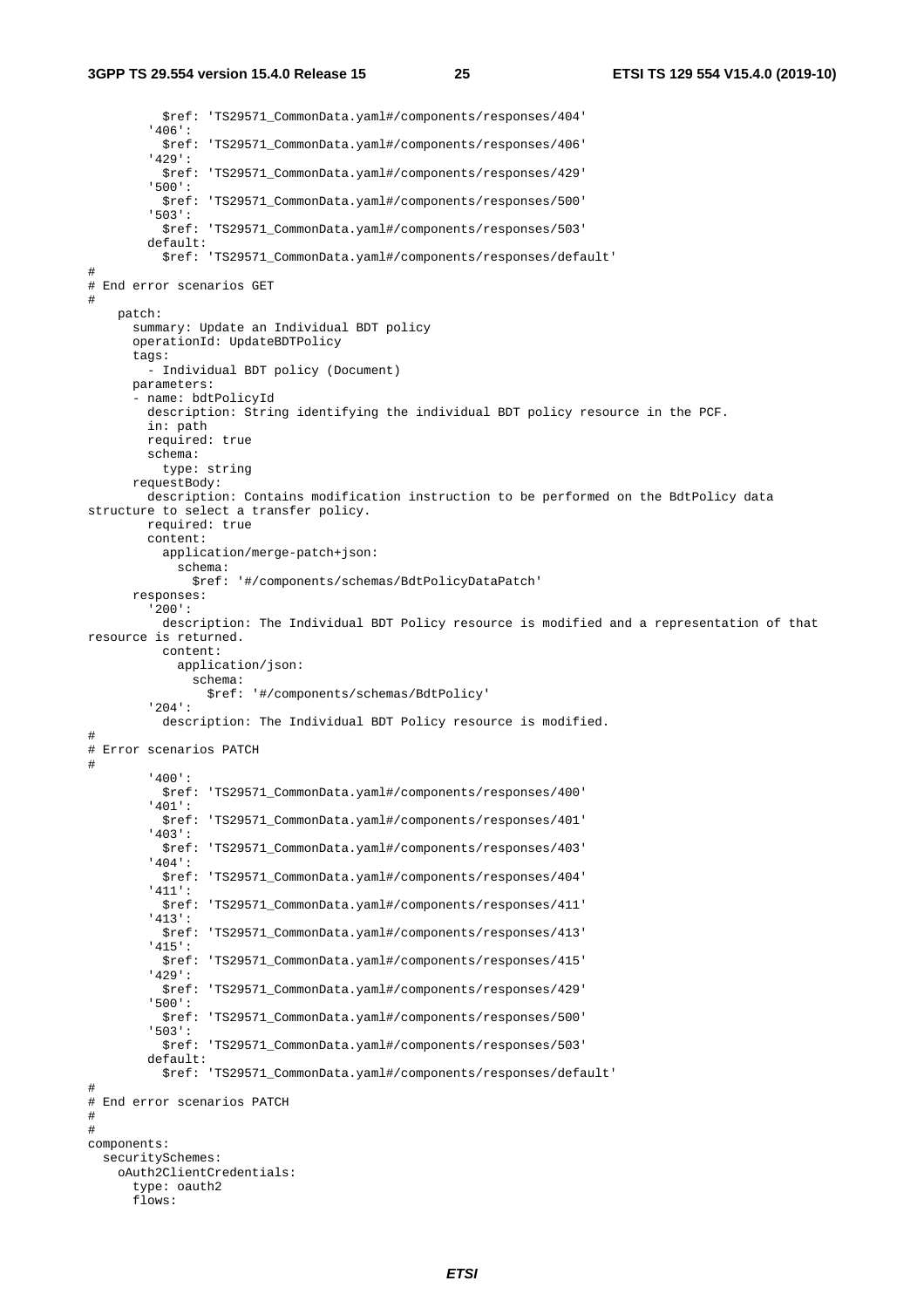```
 clientCredentials: 
           tokenUrl: '{nrfApiRoot}/oauth2/token' 
           scopes: 
              npcf-bdtpolicycontrol: Access to the Npcf_BDTPolicyControl API 
   schemas: 
# 
# Structured data types 
# 
     BdtPolicy: 
       description: Represents an Individual BDT policy resource. 
       type: object 
       properties: 
         bdtPolData: 
           $ref: '#/components/schemas/BdtPolicyData' 
         bdtReqData: 
           $ref: '#/components/schemas/BdtReqData' 
# 
     BdtReqData: 
       description: Contains service requirements for creation a new Individual BDT policy resource. 
       type: object 
       required: 
       - aspId 
       - desTimeInt 
       - numOfUes 
        - volPerUe 
       properties: 
         aspId: 
           $ref: '#/components/schemas/AspId' 
         desTimeInt: 
           $ref: 'TS29122_CommonData.yaml#/components/schemas/TimeWindow' 
         nwAreaInfo: 
           $ref: '#/components/schemas/NetworkAreaInfo' 
         numOfUes: 
          description: Indicates a number of UEs.
           type: integer 
         volPerUe: 
           $ref: 'TS29122_CommonData.yaml#/components/schemas/UsageThreshold' 
         suppFeat: 
           $ref: 'TS29571_CommonData.yaml#/components/schemas/SupportedFeatures' 
# 
     BdtPolicyData: 
       description: Describes the authorization data of an Individual BDT policy resource. 
       type: object 
       required: 
       - bdtRefId 
        - transfPolicies 
       properties: 
         bdtRefId: 
           $ref: 'TS29122_CommonData.yaml#/components/schemas/BdtReferenceId' 
         transfPolicies: 
           description: Contains transfer policies. 
           type: array 
           items: 
              $ref: '#/components/schemas/TransferPolicy' 
           minItems: 1 
         selTransPolicyId: 
           description: Contains an identity of the selected transfer policy. 
           type: integer 
         suppFeat: 
           $ref: 'TS29571_CommonData.yaml#/components/schemas/SupportedFeatures' 
# 
     BdtPolicyDataPatch: 
      description: A JSON Merge Patch body schema containing modification instruction to be 
performed on the BdtPolicy data structure to select a transfer policy. Adds selTransPolicyId to 
BdtPolicyData data structure. 
       type: object 
       required: 
       - selTransPolicyId 
       properties: 
         selTransPolicyId: 
           description: Contains an identity (i.e. transPolicyId value) of the selected transfer 
policy. 
           type: integer 
# 
     TransferPolicy: 
       description: Describes a transfer policy. 
       type: object 
       required:
```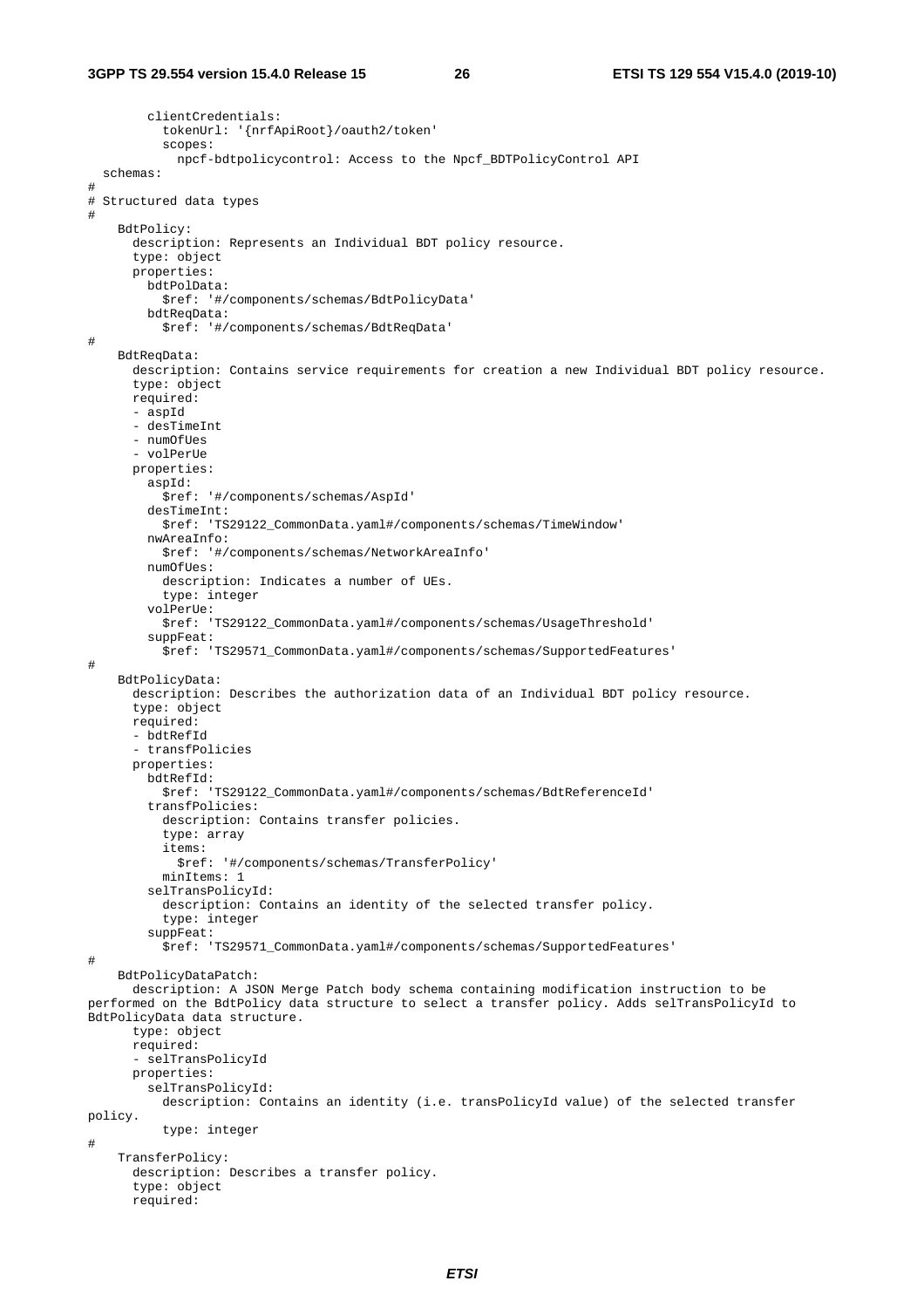- ratingGroup - recTimeInt - transPolicyId properties: maxBitRateDl: \$ref: 'TS29571\_CommonData.yaml#/components/schemas/BitRate' maxBitRateUl: \$ref: 'TS29571\_CommonData.yaml#/components/schemas/BitRate' ratingGroup: description: Indicates a rating group for the recommended time window. type: integer recTimeInt: \$ref: 'TS29122\_CommonData.yaml#/components/schemas/TimeWindow' transPolicyId: description: Contains an identity of a transfer policy. type: integer NetworkAreaInfo: description: Describes a network area information in which the NF service consumer requests the number of UEs. type: object properties: ecgis: description: Contains a list of E-UTRA cell identities. type: array items: \$ref: 'TS29571\_CommonData.yaml#/components/schemas/Ecgi' minItems: 1 ncgis: description: Contains a list of NR cell identities. type: array items: \$ref: 'TS29571\_CommonData.yaml#/components/schemas/Ncgi' minItems: 1 gRanNodeIds: description: Contains a list of NG RAN nodes. type: array items: \$ref: 'TS29571\_CommonData.yaml#/components/schemas/GlobalRanNodeId' minItems: 1 tais: description: Contains a list of tracking area identities. type: array items: \$ref: 'TS29571\_CommonData.yaml#/components/schemas/Tai' minItems: 1 # # Simple data types # AspId: description: Contains an identity of an application service provider. type: string # #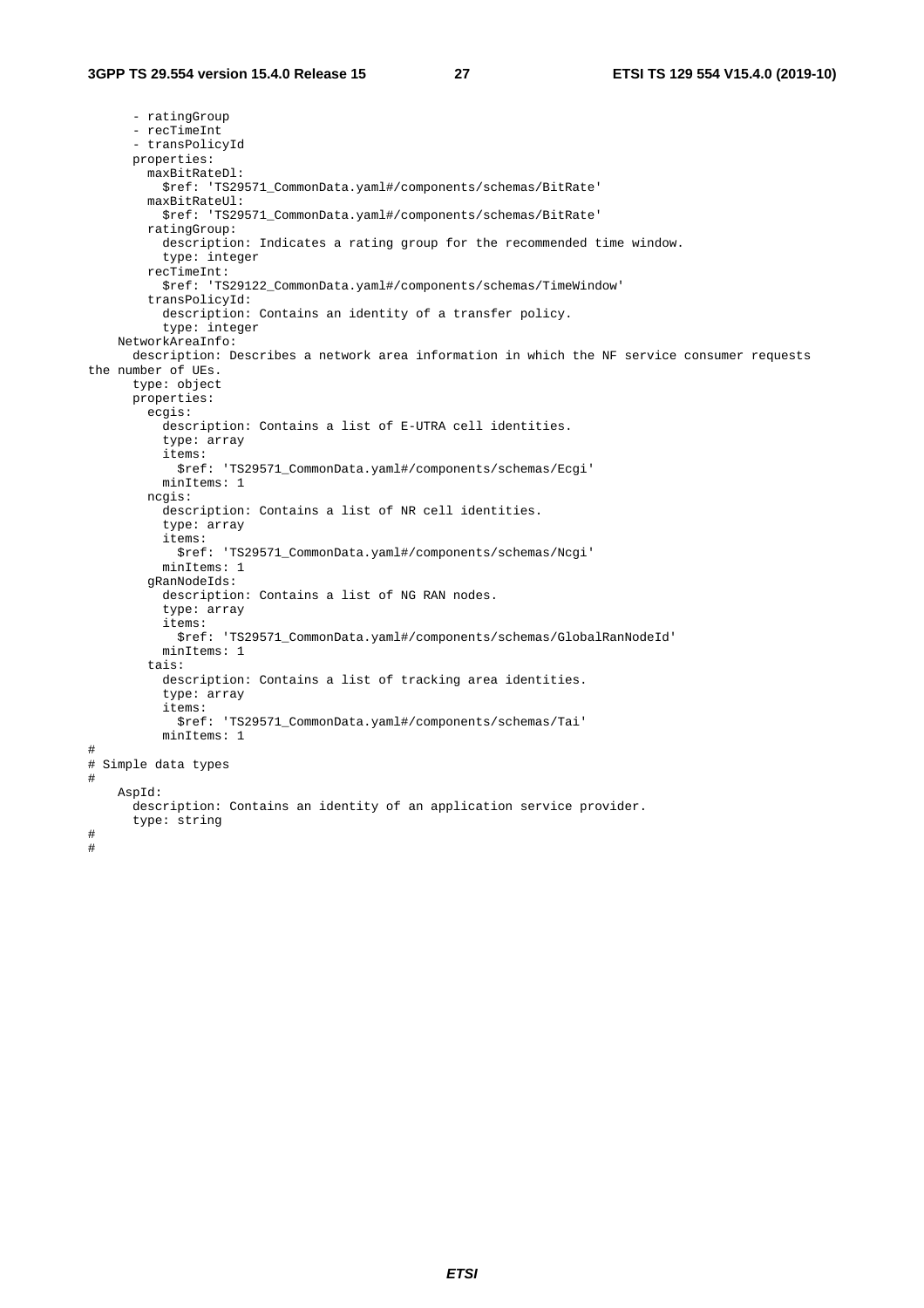# Annex B (informative): Change history

| <b>Change history</b> |                |                |           |                |                |                                                       |                       |
|-----------------------|----------------|----------------|-----------|----------------|----------------|-------------------------------------------------------|-----------------------|
| <b>Date</b>           | TSG#           | TSG Doc.       | <b>CR</b> | Rev Cat        |                | Subject/Comment                                       | <b>New</b><br>version |
| 2018-01               |                |                |           |                |                | TS skeleton                                           | 0.0.0                 |
|                       | 2018-01 CT3#94 | C3-180369      |           |                |                | Inclusion of C3-180188 agreed in CT3#94.              | 0.1.0                 |
|                       | 2018-03 CT3#95 | C3-181376      |           |                |                | Inclusion of documents agreed in CT3#95:              | 0.2.0                 |
|                       |                |                |           |                |                | C3-181055, C3-181091, C3-181268, C3-181269,           |                       |
|                       |                |                |           |                |                | C3-181270.                                            |                       |
|                       | 2018-04 CT3#96 | C3-182524      |           |                |                | Inclusion of documents agreed in CT3#96:              | 0.3.0                 |
|                       |                |                |           |                |                | C3-182048, C3-182428, C3-182427, C3-182051,           |                       |
|                       |                |                |           |                |                | C3-182052, C3-182053, C3-182429, C3-182454,           |                       |
|                       |                |                |           |                |                | C3-182430, C3-182232.                                 |                       |
|                       | 2018-06 CT3#97 | C3-183915      |           |                |                | Inclusion of documents agreed in CT3#97:              | 0.4.0                 |
|                       |                |                |           |                |                | C3-183241, C3-183280, C3-183289, C3-183291,           |                       |
|                       |                |                |           |                |                | C3-183292, C3-183297, C3-183298, C3-183562,           |                       |
|                       |                |                |           |                |                | C3-183563, C3-183564, C3-183565, C3-183714,           |                       |
|                       |                |                |           |                |                | C3-183869.                                            |                       |
| 2018-06               | CT#80          | CP-181028      |           |                |                | TS sent to plenary for approval                       | 1.0.0                 |
| 2018-06               | CT#80          | CP-181028      |           |                |                | TS approved by plenary                                | 15.0.0                |
| 2018-09               | CT#81          | CP-182015 0001 |           | 1              | B              | Format of bdtPolicyId                                 | 15.1.0                |
| 2018-09               | CT#81          | CP-182015 0002 |           | $\overline{4}$ | B              | Network area information                              | 15.1.0                |
| 2018-09               | CT#81          | CP-182015 0003 |           | 1              | F              | Description of Structured data types                  | 15.1.0                |
| 2018-09               | CT#81          | CP-182015 0004 |           | $\mathbf{1}$   | F              | Resource structure presentation                       | 15.1.0                |
| 2018-09               | CT#81          | CP-182015 0005 |           | $\mathbf{1}$   | F              | Removal of externalDoc field                          | 15.1.0                |
| $2018 - 09$           | CT#81          | CP-182015 0006 |           |                | F              | Corrections related to Feature negotiation            | 15.1.0                |
| 2018-09               | CT#81          | CP-182015 0007 |           |                | F              | "404 Not found" response in OpenAPI                   | 15.1.0                |
| $2018 - 12$           | CT#82          | CP-183205 0008 |           | 1              | F              | Correction of apiName                                 | 15.2.0                |
| $2018 - 12$           | CT#82          | CP-183205 0010 |           |                | F              | Supported content types                               | 15.2.0                |
| 2018-12               | CT#82          | CP-183205 0011 |           |                | F              | Definition of BdtPolicyData structure                 | 15.2.0                |
| $2018 - 12$           | CT#82          | CP-183205 0012 |           |                | F              | Non-empty arrays in OpenAPI file                      | 15.2.0                |
| 2018-12               | CT#82          | CP-183205 0013 |           | 1              | F              | Adding the externalDocs field in the OpenAPI          | 15.2.0                |
| 2018-12 CT#82         |                | CP-183205 0014 |           |                | $\overline{F}$ | Adding HTTP status code "200 OK"                      | 15.2.0                |
| 2018-12               | CT#82          | CP-183205 0015 |           | $\mathbf{1}$   | $\overline{F}$ | Error indicating "Unspecified resource URI structure" | 15.2.0                |
| 2018-12               | CT#82          | CP-183205 0016 |           | 3              | F              | Npcf_BDTPolicyControl API Authorization based on      | 15.2.0                |
|                       |                |                |           |                |                | OAuth <sub>2</sub>                                    |                       |
| $2018 - 12$           | CT#82          | CP-183205 0017 |           | $\mathbf{1}$   | $\mathsf F$    | API version update                                    | 15.2.0                |
| 2018-12               | CT#82          | CP-183205 0018 |           |                | F.             | Default value for apiRoot                             | 15.2.0                |
| 2018-12               | CT#82          | CP-183205 0019 |           | $\mathbf{1}$   | F              | OpenAPI: HTTP status codes alignment                  | 15.2.0                |
| $2018 - 12$           | CT#82          | CP-183205 0020 |           | $\mathbf{1}$   | F              | NgRanNodeld definition in OpenAPI                     | 15.2.0                |
| 2018-12               | CT#82          | CP-183205 0021 |           |                | F              | OpenAPI: usage of the "tags" keyword                  | 15.2.0                |
| 2018-12               | CT#82          | CP-183205 0022 |           |                | F              | Location header field in OpenAPI                      | 15.2.0                |
| $2018 - 12$           | CT#82          | CP-183205 0023 |           | 1              | F              | Data structure used in PATCH request                  | 15.2.0                |
| 2019-03               | CT#83          | CP-190112 0024 |           |                | F              | Alignment of the BDT procedures                       | 15.3.0                |
| 2019-06               | CT#84          | CP-191084 0025 |           | 1              | $\overline{F}$ | Storage and precedence of OpenAPI specification file  | 15.4.0                |
| 2019-06               | CT#84          | CP-191084 0028 |           | $\overline{1}$ | $\mathsf F$    | Copyright Note in YAML file                           | 15.4.0                |
| 2019-06               | CT#84          | CP-191084 0030 |           |                | E              | OpenAPI version number update                         | 15.4.0                |